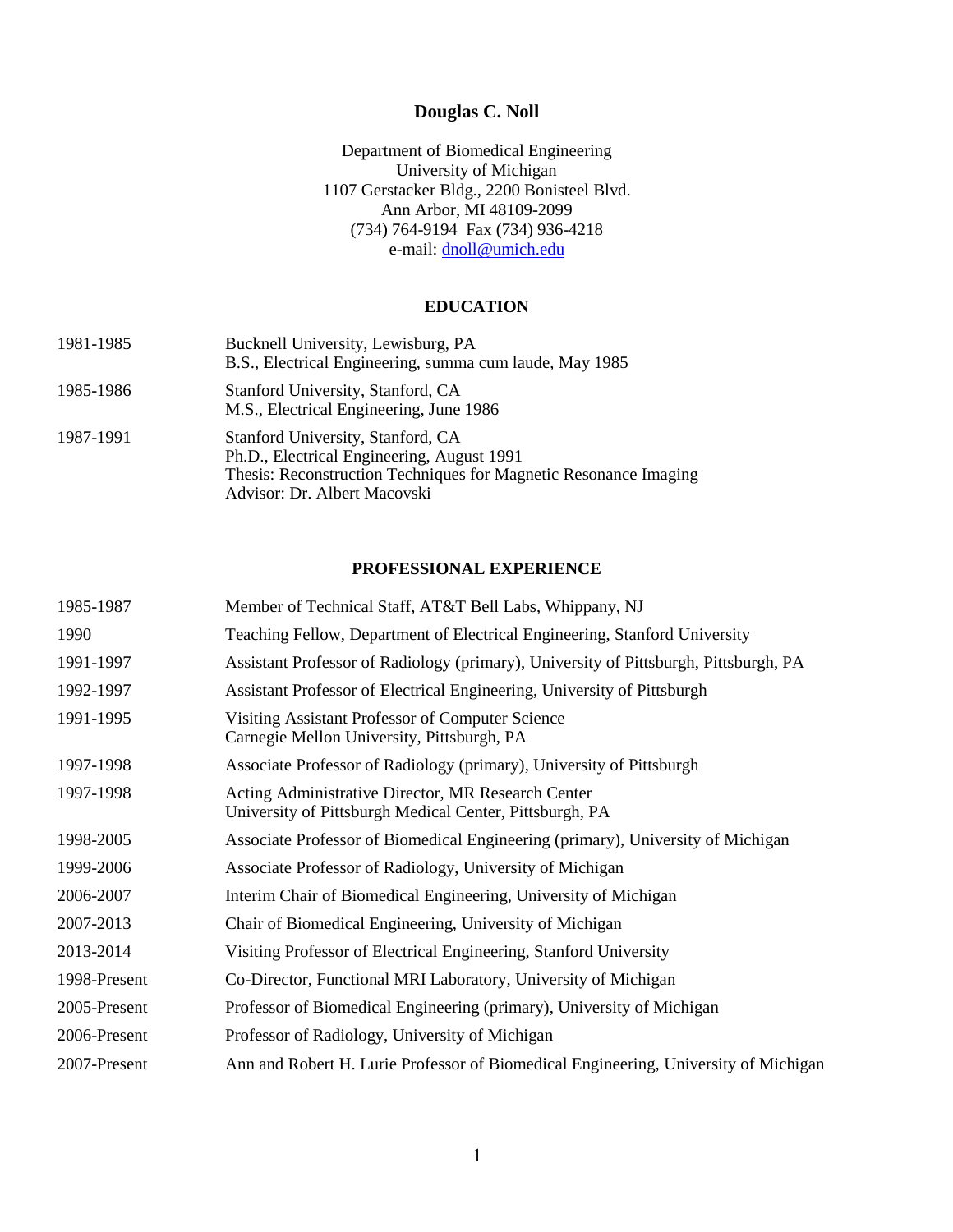#### **PROFESSIONAL AND SCIENTIFIC SOCIETIES**

Institute of Electrical and Electronics Engineers (Senior Member), 1983-present International Society of Magnetic Resonance in Medicine (Fellow), 1990-present (formerly Society of Magnetic Resonance in Medicine and Society of Magnetic Resonance) International Organization for Human Brain Mapping, 1998-2003 American Institute for Medical and Biological Engineering (Fellow), 2001-present Biomedical Engineering Society (Fellow), 2005-present American Society for Engineering Education, 2006-present

### **HONORS AND AWARDS**

Dean's List, Bucknell University (8 semesters), 1981-1985 President's Award for Outstanding Academic Achievement, Bucknell University, 1984 Tau Beta Pi Engineering Honor Society, 1984 Graduated summa cum laude, Bucknell University, 1985 Cum Laude Poster Award, Society of Magnetic Resonance Imaging, 1991 Isador I. Rabi Award, Society of Magnetic Resonance, 1994 Elected to Board of Trustees, International Society of Magnetic Resonance in Medicine, 2000. Outstanding Achievement Award, Dept. of Biomedical Engineering, University of Michigan, 2000 Elected Fellow, American Institute for Medical and Biological Engineering, 2001 Trudy Huebner Service Excellence Award, College of Engineering, University of Michigan, 2003 Outstanding Teacher Award, International Society of Magnetic Resonance in Medicine Annual Meeting, 2005 Outstanding Teacher Award, International Society of Magnetic Resonance in Medicine Annual Meeting, 2006 Appointed Ann and Robert H. Lurie Professor of Biomedical Engineering, University of Michigan, 2007 Outstanding Teacher Award, International Society of Magnetic Resonance in Medicine Annual Meeting, 2007 Elected Fellow, International Society of Magnetic Resonance in Medicine, 2008 Elected Fellow, Biomedical Engineering Society, 2012 Senior Member, Institute of Electrical and Electronics Engineers, 2012 Phi Kappa Phi Honor Society, faculty member, 2013-2015

#### **PUBLICATIONS**

Publication summary from Scopus, Dec 2018 - Total citations: > 19,000, h-index: 58. Publication summary from Google Scholar, Nov 2019 - Total citations: > 30,000, h-index: 70.

### **Refereed Journal Articles:**

- 1. Noll DC, Nishimura DG, Macovski A. Homodyne detection in magnetic resonance imaging. IEEE Trans. on Medical Imaging, 10(2):154-163, 1991.
- 2. Noll DC, Meyer CH, Pauly JM, Nishimura DG, Macovski A. A homogeneity correction method for MR imaging with time-varying gradients. IEEE Trans. on Medical Imaging, 10(4):629-637, 1991.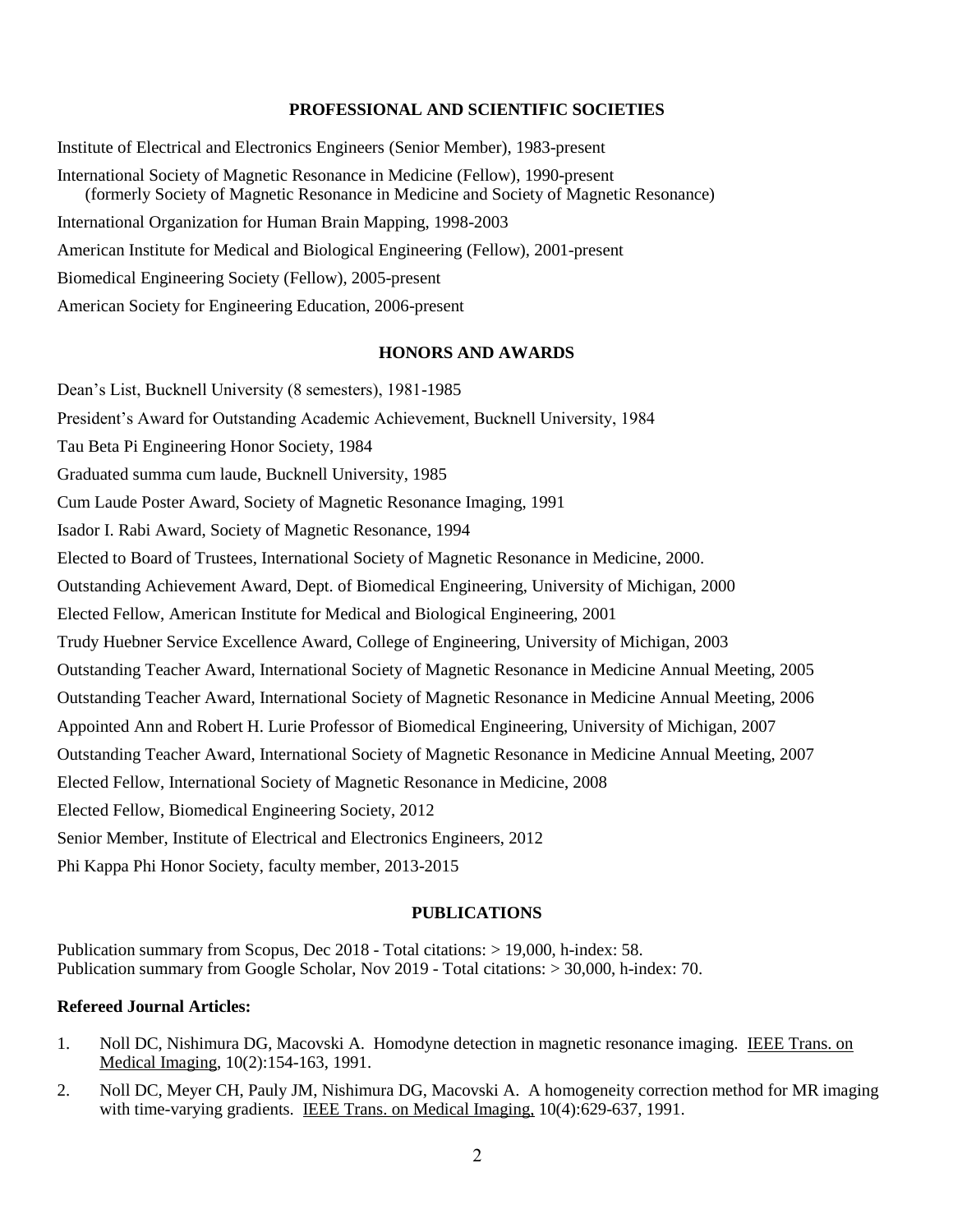- 3. Noll DC, Pauly JM, Meyer CH, Nishimura DG, Macovski A. De-blurring for non-2D Fourier transform magnetic resonance imaging. Magnetic Resonance in Medicine, 25:319-333, 1992.
- 4. Bergin CJ, Noll DC, Pauly JM, Glover GH, Macovski A. MRI of lung parenchyma A solution to susceptibility, Radiology, 183:673-676, 1992.
- 5. Glover GH, Noll DC. Consistent projection reconstruction techniques for MRI. Magnetic Resonance in Medicine, 29:345-352, 1993.
- 6. Schneider W, Noll DC, Cohen JD. Functional topographic mapping of human visual cortex using conventional MRI. Nature, 365:150-153 1993.
- 7. Cohen JD, Noll DC, Schneider W. Functional magnetic resonance imaging: Overview and methods for psychological research. Behavior Research Methods, Instruments, & Computers, 25(2):101-113, 1993.
- 8. Noll DC. Variable Averaging RARE. Magnetic Resonance in Medicine, 31:323-327, 1994.
- 9. Schneider W, Casey BJ, Noll DC. Mapping activation stimulus rate dependence for characters across multiple visual processing stages with fMRI. Human Brain Mapping, 1:117-133, 1994.
- 10. Cohen JD, Forman SD, Braver TS, Casey BJ, Servan-Schreiber D, Noll DC. Activation of prefrontal cortex in a non-spatial working memory task with functional MRI. Human Brain Mapping, 1:293-304, 1994.
- 11. Noll DC, Cohen JD, Meyer CH, Schneider W. Spiral k-space MRI of cortical activation. J. Magnetic Resonance Imaging, 5:49-56, 1995 (Recipient of the 1994 Isador I. Rabi Award from the Society of Magnetic Resonance).
- 12. Pelc NJ, Drangova M, Pelc LR, Zhu Y, Noll DC, Bowman B, Herfkens RJ. Tracking of cyclical motion using phase contrast cine MRI velocity data. J. Magnetic Resonance Imaging, 5:339:345, 1995.
- 13. Forman SD, Cohen JD, Fitzgerald M, Eddy WF, Mintun MA, Noll DC. Improved assessment of significant change in functional magnetic resonance imaging (fMRI): Use of a cluster size threshold. Magnetic Resonance in Medicine, 33:636-647, 1995.
- 14. Noll DC, Webb JA, Warfel TE. Parallel Fourier inversion by the scan-line method. IEEE Trans. on Medical Imaging, 14:454-463, 1995.
- 15. Casey BJ, Cohen JD, Jezzard P, Turner R, Noll DC, Trainor RJ, Giedd J, Kaysen D, Hertz-Pannier L, Rapoport JL. Activation of prefrontal cortex in children during a non-spatial working memory talk with functional MRI. NeuroImage, 2:221-229, 1995.
- 16. Baumann SB, Noll DC, Kondziolka D, Schneider W, Nichols T, Mintun MA, Lewine J, Yonas H, Sclabassi R. Comparison of functional MRI with PET and MEG to identify the motor cortex in a patient with arteriovenous malformation. J. Image Guided Surgery, 1:191-197, 1995.
- 17. Small SL, Noll DC, Perfetti CA, Hlustik P, Wellington R, Schneider W. Localizing the lexicon for reading aloud: Replication of a PET study using fMRI. NeuroReport, 7:961-965, 1996.
- 18. Eddy WF, Fitzgerald M, Noll DC. Improved registration of MR images using Fourier domain interpolation. Magnetic Resonance in Medicine, 36:923-931, 1996.
- 19. Witt TC, Kondziolka D, Baumann SB, Noll DC, Small SL, Lundsford LD. Preoperative Cortical Localization with Functional MRI for Using in Stereotactic Radiosurgery. Sterotactic and Functional Neruosurgery, 66:24-29, 1996.
- 20. Braver TS, Cohen JD, Jonides J, Smith EE, Noll DC. A parametric study of prefrontal cortex involvement in human working memory. NeuroImage, 5:49-62, 1997.
- 21. Cohen JD, Perlstein WM, Braver TS, Nystrom LE, Noll DC, Jonides J, Smith EE. Temporal dynamics of brain activation during a non-spatial working memory task. Nature, 386:604-608, 1997.
- 22. Genovese CR, Noll DC, and Eddy WF. Estimating test-retest reliability in functional MR imaging I: Statistical methodology. Magnetic Resonance in Medicine, 38:497-507, 1997.
- 23. Noll DC, Genovese CR, Nystrom L, Vazquez A, Forman SD, Eddy WF, Cohen JD. Estimating test-retest reliability in functional MR imaging II: Application to motor and cognitive activation studies. Magnetic Resonance in Medicine, 38:508-517, 1997.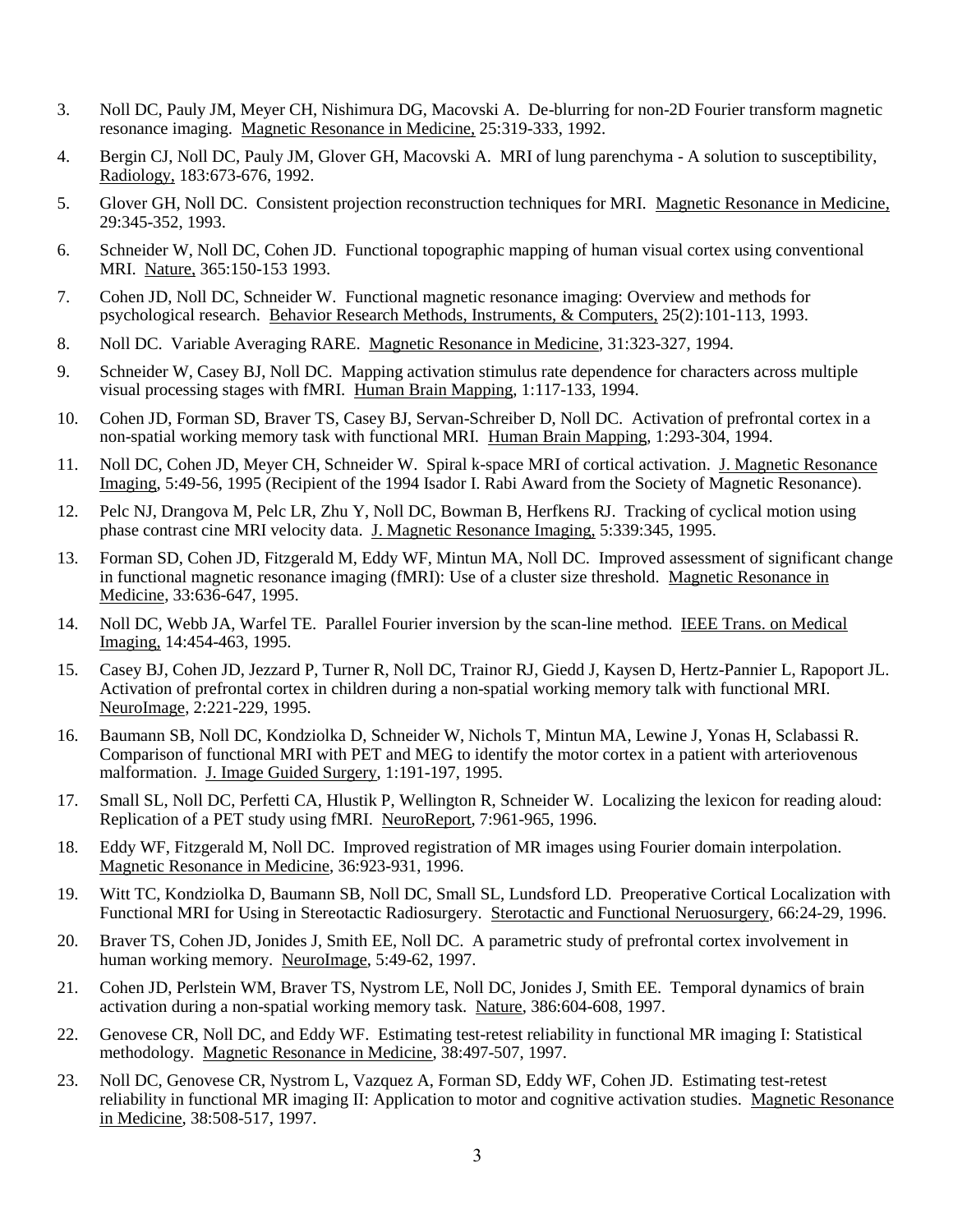- 24. Noll DC, Boada FE, Eddy WF. A spectral approach to analyzing slice selection in planar imaging: Optimization for through-plane interpolation. Magnetic Resonance in Medicine, 38:151-160, 1997.
- 25. Noll DC. Multi-shot rosette trajectories for spectrally selective MR imaging. IEEE Trans. on Medical Imaging, 16:372-377, 1997.
- 26. Barch DM, Braver TS, Nystrom LE, Forman SD, Noll DC, Cohen JD. Dissociating effort from active memory in prefrontal cortex: an fMRI study. Neuropsychologia, 35:1373-1380, 1997.
- 27. Boada FE, Gillen JS, Noll DC, Shen GX, Thulborn KR. k-space trajectory design for fast quantitative sodium imaging. International Journal of Imaging Systems and Technology, 8:544-550, 1997.
- 28. Goddard NH, Hood G, Cohen JD, Eddy WF, Genovese GR, Noll DC. Online analysis of functional MRI datasets on parallel platforms. Journal of Supercomputing, 11:295-318, 1997.
- 29. Casey BJ, Trainor RJ, Orendi JL, Schubert AB, Nystrom NE, Giedd JN, Castellanos X, Haxby J, Noll DC, Cohen JD, Forman SD, Dahl RE, Rapoport JL. A developmental functional MRI study of prefrontal activation during performance of a Go-No-Go task. J. Cognitive Neuroscience, 9:835-847, 1997.
- 30. Talagala SL, Noll DC. Functional MRI using steady-state arterial water labeling. Magnetic Resonance in Medicine, 39:179-183, 1998.
- 31. \*Vazquez AL, Noll DC. Non-linear aspects of the blood oxygenation response in functional MRI. NeuroImage, 7:108-118, 1998.
- 32. Noll DC, \*Peltier SJ, Boada FE. Simultaneous multislice acquisition using rosette trajectories (SMART): A new imaging method for functional MRI. Magnetic Resonance in Medicine, 39:709-716, 1998.
- 33. Carter CS, Braver TS, Barch DM, Botvinick M, Noll D, Cohen JD. Anterior cingulate cortex, error detection, and the on line monitoring of performance. Science, 280:747-749, 1998.
- 34. \*Hlustik P, Noll DC, Small SL. Suppression of vascular artifacts in functional magnetic resonance images using MR angiograms. NeuroImage, 7:224-231, 1998.
- 35. Small SL, Flores D, Noll DC. Different neural circuits subserve reading before and after therapy for acquired dyslexia. Brain and Language, 62:298-308, 1998.
- 36. \*Stenger VA, Noll DC, Boada FE. Partial Fourier reconstruction for three-dimensional gradient echo functional MRI: A comparison of phase correction methods. Magnetic Resonance in Medicine, 40:481-490, 1998. PMID: 9727953.
- 37. Noll DC, Genovese CR, Vazquez AL, O'Brien JL\*, Eddy WF. Evaluation of respiration artifact correction techniques in functional MRI using receiver operator characteristic analyses. Magnetic Resonance in Medicine, 40:633-639, 1998.
- 38. Casey BJ, Cohen JD, O'Craven K, Davidson RJ, Irwin W, Nelson CA, Noll DC, Hu X, Lowe MJ, Rosen B, Truwitt C, Turski P. Reproducibility of fMRI results across four institutions using a spatial working memory task. NeuroImage, 8:249-261, 1998.
- 39. \*Stenger VA, Peltier SJ, Boada FE, Noll DC. 3D spiral cardiac/respiratory ordered fMRI data acquisition at 3 Tesla. Magnetic Resonance in Medicine, 41:983-991, 1999. PMID: 10332882.
- 40. \*Peltier SJ, Noll DC. Noise compensation for simultaneous multislice acquisition using rosette trajectories (SMART). Magnetic Resonance in Medicine, 41:1073-1076, 1999.
- 41. Kinahan PE, Noll DC. A direct comparison between whole-brain PET and BOLD fMRI measurements of single subject activation response. NeuroImage, 9:430-438, 1999.
- 42. Thomas KM, King SW, Franzen PL, Welsh TF, Berkowitz AL, Noll DC, Birmaher V, Casey BJ. A developmental functional MRI study of spatial working memory. NeuroImage, 10:327-338, 1999.
- 43. Baumann SB, Noll DC. A modified electrode cap for EEG recordings in MRI scanners. Clinical Neurophysiology, 110:2189-2193, 1999.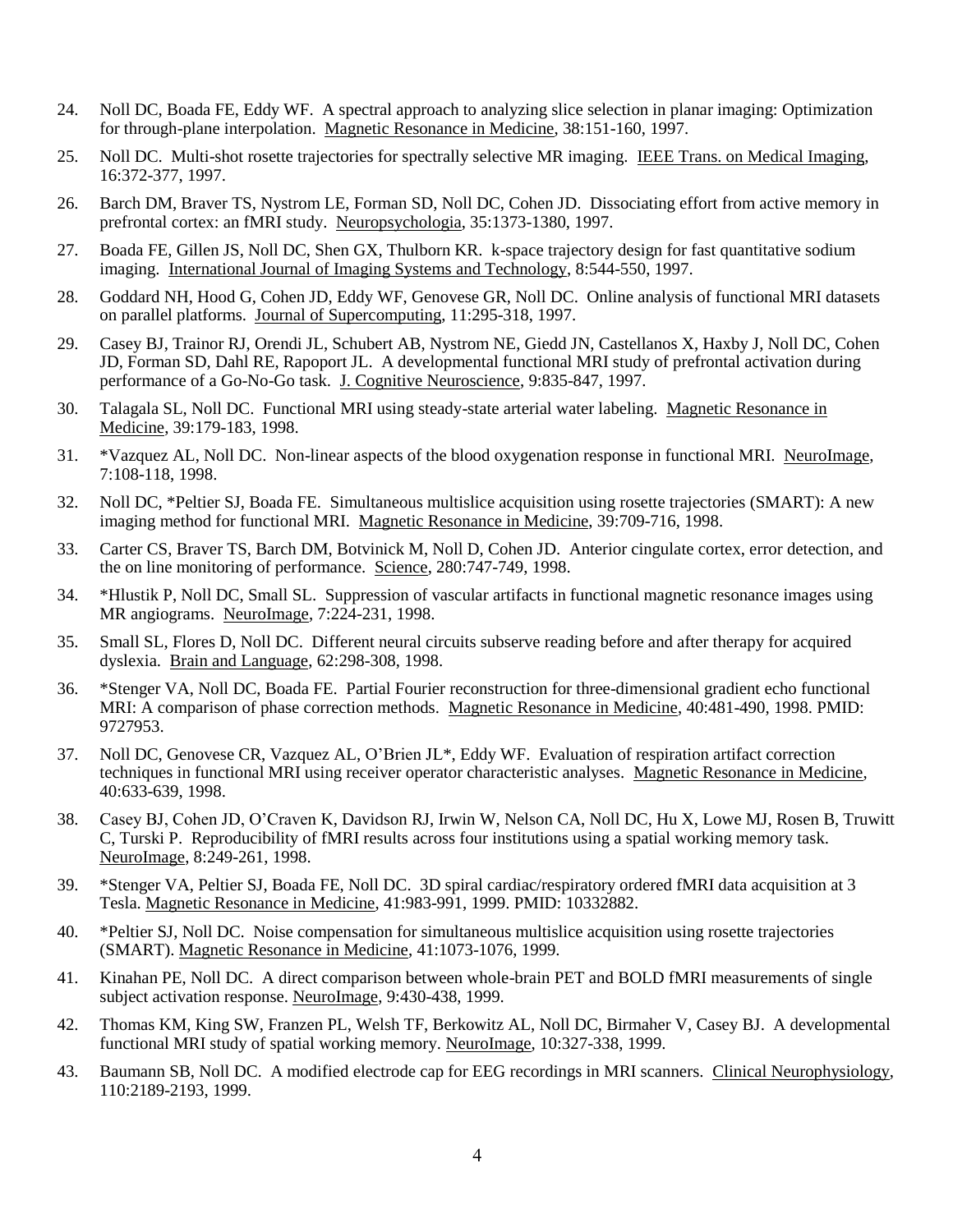- 44. Barch DM, Sabb FW, Carter CS, Braver TS, Noll DC, Cohen JD. Overt verbal responding during fMRI scanner: Empirical investigations of problems and potential solutions. Neuroimage. 10:642-57, 1999.
- 45. Carter CS, MacDonald AM, Ross LL, Stenger VA, Noll D, Cohen JD. Parsing executive processes: strategic versus evaluative functions of the anterior cingulate cortex. Proc. of the Nat. Acad. Sci., USA, 97(4):1944-8, 2000. PMID: 10677559.
- 46. Barch DM, Sabb FW, Braver TS, Noll DC. Anterior cingulate and the monitoring of response conflict: Evidence from an fMRI study of overt verb generation. J. Cognitive Neuroscience, 12(2):298-309, 2000.
- 47. Nystrom, LE, Braver TS, Sabb FW, Delgado MR, Noll DC, Cohen JD. Working memory for letters, shapes and locations: fMRI evidence against stimulus-based regional organization in human prefrontal cortex. NeuroImage, 11, 424-446, 2000.
- 48. Stenger VA, Boada FE, Noll DC. Three-dimensional tailored RF pulses for the reduction of susceptibility artifacts in gradient echo functional MRI. Magnetic Resonance in Medicine, 44:525-531, 2000. PMID: 11025507.
- 49. Delgado MR, Nystrom LE, Fissel C, Noll DC, Fiez JA. Tracking the hemodynamic responses to reward and punishment in the striatum. J. Neurophysiology, 84:3072-3077, 2000.
- 50. Barch DM, Carter CS, Braver TS, Sabb FW, MacDonald A, Noll DC, Cohen JD. Selective deficits in prefrontal cortex function in medication-naive patients with schizophrenia. Archives of General Psychiatry, 58(3):280-8, 2001.
- 51. Hlustik P, Solodkin A, Gullapalli RP, Noll DC, Small SL. Somatotopy in Human Primary Motor and Somatosensory Hand Representations Revisited, Cereb. Cortex, 11:312-321, 2001.
- 52. Casey BJ, Forman SD, Franzen P, Berkowitz A, Braver TS, Nystrom LE, Thomas KM, Noll DC. Sensitivity of prefrontal cortex to changes in target probability: A functional MRI study. Human Brain Mapping, 13:26-33, 2001.
- 53. Burton MW, Noll DC, Small SL. The anatomy of auditory word processing: Individual Variability. Brain & Language, 77(1):119-31, 2001.
- 54. Perlstein WM, Carter CS, Noll DC, Cohen JD. Relation of prefrontal cortex dysfunction to working memory and symptoms in schizophrenia. American Journal of Psychiatry, 158(7):1105-13, 2001.
- 55. Solodkin A, Hlustik P, Noll DC, Small SL. Lateralization of motor circuits and handedness during finger movements. European Journal of Neurology, 8:425:434, 2001.
- 56. Hlustik P, Solodkin A, Gullapalli RP, Noll DC, Small SL. Functional lateralization of the human premotor cortex during sequential movements. Brain & Cognition, 49:54-62, 2002.
- 57. Stenger VA, Boada FE, Noll DC. Multishot 3D slice-select tailored RF pulses for MRI. Magnetic Resonance in Medicine, 48:157-165, 2002.
- 58. Small SL, Hlustik P, Noll DC, Genevese C, Solodkin A. Cerebellar hemispheric activation ipsilateral to the paretic hand correlates with functional recovery after stroke. Brain, 125:1544-1557, 2002.
- 59. \*Peltier SJ, Noll DC. T2\* dependence of low-frequency functional connectivity. NeuroImage, 16:985-992, 2002.
- 60. Hernandez L, Badre D, Noll DC, Jonides J. Temporal sensitivity of event related fMRI. NeuroImage, 17:1018- 1026, 2002.
- 61. \*Sutton BP, Noll DC, Fessler JA. Fast, iterative image reconstruction for MRI in the presence of field inhomogeneities. IEEE Trans. on Medical Imaging, 22(2):178-188, 2003.
- 62. Perlstein WM, Dixit NK, Carter CS, Noll DC, Cohen JD. Prefrontal cortex dysfunction mediates deficits in working memory and prepotent responding in schizophrenia. Biological Psychiatry, 53(1):25-38, 2003.
- 63. Phan KL, Taylor SF, Welsh RC, Decker LR, Noll DC, Nichols TE, Britton JC, Liberzon I. Activation of the medial prefrontal cortex and extended amygdala by individual ratings of emotional arousal: a fMRI study. Biological Psychiatry, 53(3):211-5, 2003.
- 64. \*Peltier SJ, Polk TA, Noll DC. Detecting low-frequency functional connectivity in fMRI using a self-organizing map (SOM) algorithm. Human Brain Mapping, 20(4):220-226, 2003.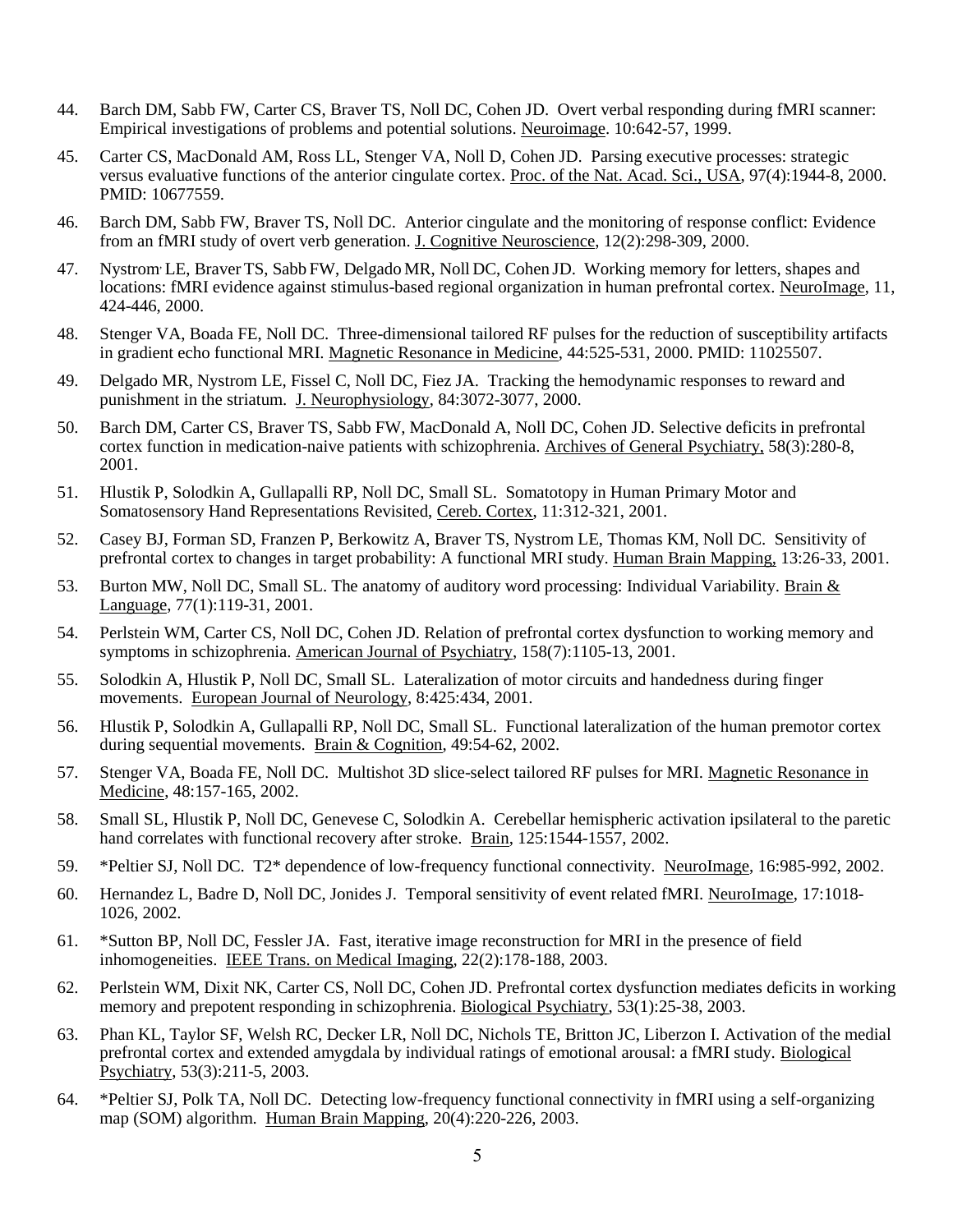- 65. Stenger VA, Boada FE, Noll DC. Variable-density spiral 3D tailored RF pulses. Magnetic Resonance in Medicine, 50:1100-1106, 2003.
- 66. Park DC, Welsh RC, Marshuetz C, Gutchess AH, Mickels J, Polk TA, Noll DC, Taylor SF. Working memory for complex scenes: Age differences in frontal and hippocampal activations. J. Cognitive Neuroscience, 15(8):1122- 34, 2003.
- 67. Hernandez-Garcia L, \*Lee GR, Vazquez AL, Noll DC. Fast, pseudo-continuous arterial spin labeling for functional imaging using a two-coil system. Magnetic Resonance in Medicine, 51:577-585, 2004.
- 68. \*Sutton BP, Noll DC, Fessler JA. Dynamic field map estimation using a spiral-in/spiral-out acquisition. Magnetic Resonance in Medicine, 51:1194-1204, 2004.
- 69. Seidler RD, Noll DC, Thiers G. Feedforward and Feedback Processes in Motor Control. NeuroImage, 22(4):1775- 83, 2004.
- 70. Hlustik P, Solodkin A, Noll DC, Small SL. Cortical plasticity duing three-week motor skill learing. J. Clin. Neurophys., 21:180-191, 2004.
- 71. Saekho S, Boada FE, Noll DC, Stenger VA. A small-tip angle 3D tailored RF slab-select pulse for reduced B1 inhomogeneity at 3T. Magnetic Resonance in Medicine, 53:479-484, 2005.
- 72. Noll DC, Fessler JA, Sutton BP. Conjugate phase MRI reconstruction with spatially variant sample density compensation. IEEE Transactions on Medical Imaging, 24:325-36, 2005.
- 73. Wager TD, Vazquez AL, Hernandez-Garcia L, Noll DC. Accounting for nonlinear BOLD effects in fMRI: Parameter estimates and a model for prediction in rapid event-related studies. NeuroImage, 25:206-18, 2005.
- 74. Fessler JA, \*Lee S, \*Olafsson VT, Shi H, Noll DC. Toeplitz-based iterative image reconstruction for MRI with correction for magnetic field inhomogeneity. IEEE Transactions on Signal Processing, 53:3393-3402, 2005.
- 75. \*Yip C-Y, Fessler JA, Noll DC. Iterative RF pulse design for multidimensional, small-tip-angle selective excitation. Magnetic Resonance in Medicine, 54(4):908-917, 2005. PMID: 16155881.
- 76. Hernandez-Garcia L, \*Lee GR, \*Vazquez AL, Noll DC. Quantification of Perfusion FMRI using a numerical model of arterial spin labeling accounting for dynamic transit time effects. Magnetic Resonance in Medicine, 54(4):955-964, 2005. PMID: 16155868
- 77. \*Martinez FM., Swanson S, Noll DC, Anderson DJ. Magnetic Resonance Compatibility of Multichannel Silicon Microelectrode Systems for Neural Recording and Stimulation: Design criteria, test, and recommendations. IEEE Transactions on Biomedical Engineering, 53(3):547-558, 2006.
- 78. Marshuetz C, Reuter-Lorenz PA, Smith EE, Jonides J, Noll DC. Working memory for order and the parietal cortex: an event-related functional magnetic resonance imaging study. Neuroscience, 139(1):311-6, 2006.
- 79. \*Vazquez AL, \*Lee GR, Hernandez-Garcia L, Noll DC. Application of Selective Saturation to Image the Dynamics of Arterial Blood Flow during Brain Activation using MRI. Magnetic Resonance in Medicine, 55(4):816-25, 2006.
- 80. Saekho S, Yip CY, Noll DC, Boada FE, Stenger VA. Fast-kz three-dimensional tailored radiofrequency pulse for reduced B1 inhomogeneity. Magnetic Resonance in Medicine, 55(4):719-24, 2006. PMID: 16526012
- 81. Seidler RD, Noll DC, Chintalapati PR. Basal ganglia activation associated with sensorimotor adaptation. Experimental Brain Research, 175(3):544-55, 2006.
- 82. \*Vazquez AL, Cohen ER, Gulani V, Hernandez-Garcia L, Zheng Y, Lee GR, Kim S-G, Grotberg JB, Noll DC. Vascular Dynamics and BOLD fMRI: CBF Level Effects and Analysis Considerations. NeuroImage, 32(4):1642- 55, 2006.
- 83. Stenger VA, Giurgi MS, Boada FE, Noll DC. Excitation UNFOLD (XUNFOLD) to improve the temporal resolution of multishot tailored RF pulses. Magnetic Resonance in Medicine, 56(3):692-7, 2006
- 84. \*Grissom W, Yip CY, Zhang Z, Stenger VA, Fessler JA, Noll DC. A spatial domain method for the design of RF pulses in multi-coil parallel excitation. Magnetic Resonance in Medicine, 56(3):620-9, 2006. PMID: 16894579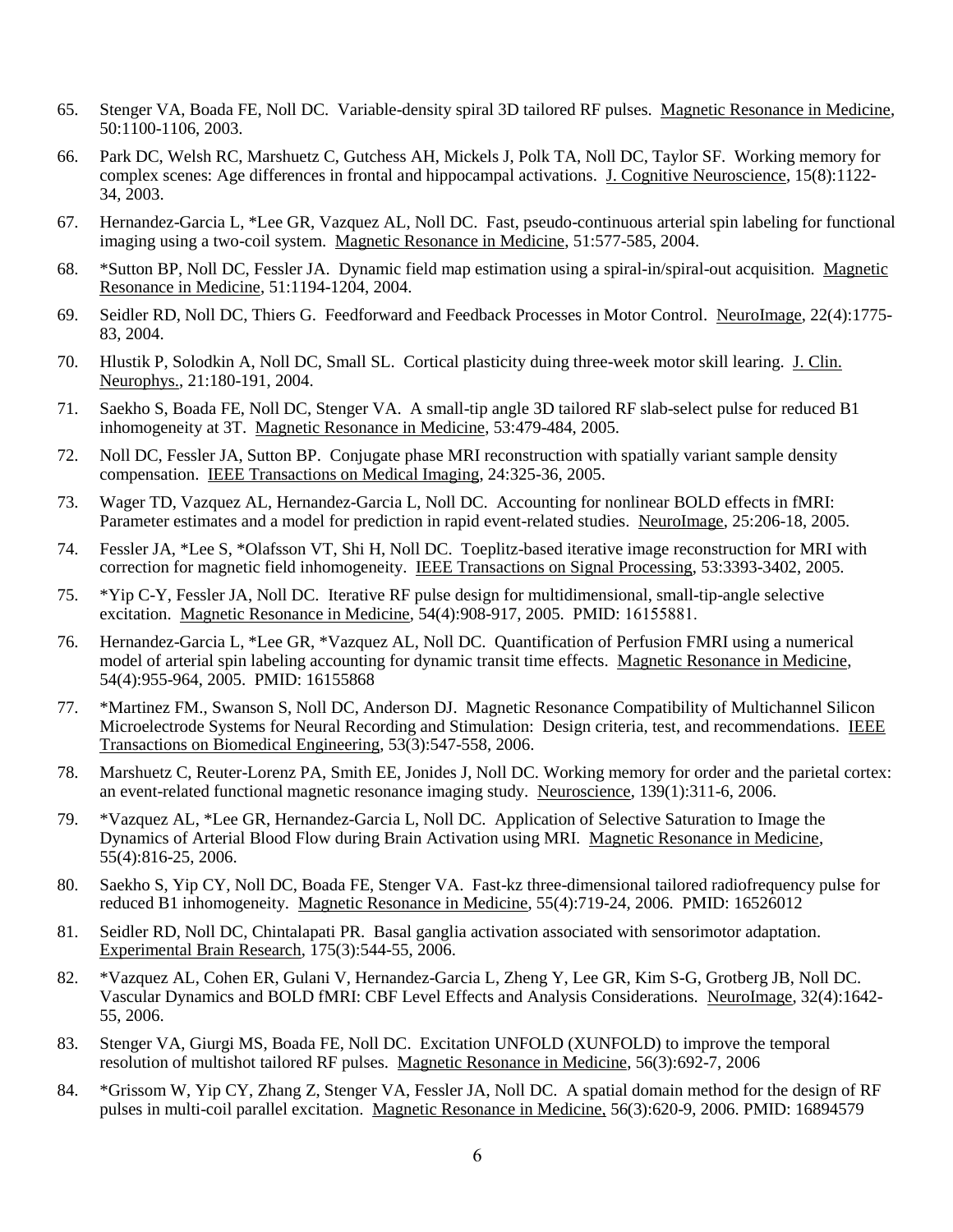- 85. \*Yip CY, Fessler JA, Noll DC. Advanced three-dimensional tailored RF pulse for signal recovery in T2\*-weighted functional MRI. Magnetic Resonance in Medicine, 56(5):1050-9, 2006. PMID: 17041911
- 86. \*Martinez-Santiestaban FM, Swanson S, Noll DC, Anderson DJ. Magnetic field perturbation of neural recording and stimulating microelectrodes. Phys. Med. Biol., 52(8):2073-88, 2007.
- 87. \*Lee GR, Hernandez-Garcia L, Noll DC. Functional imaging with turbo-CASL: Transit time and multislice imaging considerations. Magnetic Resonance in Medicine, 57(4):661-9, 2007.
- 88. Zhang Z, Yip CY, Grissom W, Noll DC, Boada FE, Stenger VA. Reductions of B1 inhomogeneity with transmit SENSE slice-select pulses. Magnetic Resonance in Medicine, 57(5):842-7, 2007. PMCID: PMC3041897.
- 89. \*Yip CY, Grissom WA, Fessler JA, Noll DC. Joint design of trajectory and RF pulses for parallel excitation. Magnetic Resonance in Medicine, 58(3):598-604, 2007. PMID: 17763362
- 90. Langenecker SA, Kennedy SE, Guidotti LM, Briceno EM, Own LS, Hooven T, Young EA, Akil H, Noll DC, Zubieta JK. Frontal and Limbic Activation During Inhibitory Control Predicts Treatment Response in Major Depressive Disorder. Biol Psychiatry, 62(11):1272-80, 2007. PMCID: PMC2860742
- 91. Anguera JA, Russell CA, Noll DC, Seidler RD. Neural correlates associated with intermanual transfer of sensorimotor adaptation. Brain Res, 1185:136-51. 2007.
- 92. Seidler RD, Noll DC. Neuroanatomical correlates of motor acquisition and motor transfer. J Neurophysiol., 99(4):1836-45, 2008.
- 93. [\\*Grissom WA,](http://www.ncbi.nlm.nih.gov/sites/entrez?Db=pubmed&Cmd=Search&Term=%22Grissom%20WA%22%5BAuthor%5D&itool=EntrezSystem2.PEntrez.Pubmed.Pubmed_ResultsPanel.Pubmed_DiscoveryPanel.Pubmed_RVAbstractPlus) [Yip CY,](http://www.ncbi.nlm.nih.gov/sites/entrez?Db=pubmed&Cmd=Search&Term=%22Yip%20CY%22%5BAuthor%5D&itool=EntrezSystem2.PEntrez.Pubmed.Pubmed_ResultsPanel.Pubmed_DiscoveryPanel.Pubmed_RVAbstractPlus) [Wright SM,](http://www.ncbi.nlm.nih.gov/sites/entrez?Db=pubmed&Cmd=Search&Term=%22Wright%20SM%22%5BAuthor%5D&itool=EntrezSystem2.PEntrez.Pubmed.Pubmed_ResultsPanel.Pubmed_DiscoveryPanel.Pubmed_RVAbstractPlus) [Fessler JA,](http://www.ncbi.nlm.nih.gov/sites/entrez?Db=pubmed&Cmd=Search&Term=%22Fessler%20JA%22%5BAuthor%5D&itool=EntrezSystem2.PEntrez.Pubmed.Pubmed_ResultsPanel.Pubmed_DiscoveryPanel.Pubmed_RVAbstractPlus) [Noll DC.](http://www.ncbi.nlm.nih.gov/sites/entrez?Db=pubmed&Cmd=Search&Term=%22Noll%20DC%22%5BAuthor%5D&itool=EntrezSystem2.PEntrez.Pubmed.Pubmed_ResultsPanel.Pubmed_DiscoveryPanel.Pubmed_RVAbstractPlus) Additive angle method for fast large-tip-angle RF pulse design in parallel excitation. Magnetic Resonance in Medicine, 59(4):779-87, 2008. PMID: 18383288
- 94. [Gulani V, Adusumilli S, Hussain HK, Vazquez AL, Francis IR, Noll DC.](http://www.ncbi.nlm.nih.gov/pubmed/18581399?ordinalpos=1&itool=EntrezSystem2.PEntrez.Pubmed.Pubmed_ResultsPanel.Pubmed_RVDocSum) Apparent wall thickening of cystic renal lesions on MRI. J Magn Reson Imaging, 28(1):103-10, 2008.
- 95. Waugh CE, Wager TD, Fredrickson BL, Noll DC, Taylor SF. The neural correlates of trait resilience when anticipating and recovering from threat. Soc Cogn Affective Neurosci, 3(4):322-32, 2008. doi: 10.1093/scan/nsn024 PMCID: PMC2607054
- 96. \*Olafsson VT, Noll DC, Fessler JA. Fast joint reconstruction of dynamic R2\* and field maps in functional MRI. IEEE Trans Med Imaging.27(9):1177-88, 2008. PMID: 18753040
- 97. Funai AK, Fessler JA, Yeo DTB, Olafsson VT, Noll DC. Regularized field map estimation in MRI. IEEE Trans Med Imaging. 27(10):1484-94, 2008. PMCID PMC2856353
- 98. \*Yip CY, Yoon D, Olafsson V, Lee S, Grissom WA, Fessler JA, Noll DC. Spectral-spatial pulse design for through-plane phase precompensatory slice selection in T2\*-weighted functional MRI. Magnetic Resonance in Medicine, 61:1137-1147, 2009. PMID: 19267346, PMCID: PMC2856348.
- 99. Wager TD, Waugh CE, Lindquist M, Noll DC, Fredrickson BL, Taylor SF. Brain mediators of cardiovascular responses to social threat, Part I: Reciprocal dorsal and ventral sub-regions of the medial prefrontal cortex and heart-rate reactivity. NeuroImage, 47:821-835, 2009. PMCID: PMC3275821.
- 100. \*Grissom WA, Xu D, Kerr AB, Fessler JA, Noll DC. [Fast large-tip-angle multidimensional and parallel RF pulse](http://www.ncbi.nlm.nih.gov/pubmed/19447704?ordinalpos=3&itool=EntrezSystem2.PEntrez.Pubmed.Pubmed_ResultsPanel.Pubmed_DefaultReportPanel.Pubmed_RVDocSum)  [design in MRI..](http://www.ncbi.nlm.nih.gov/pubmed/19447704?ordinalpos=3&itool=EntrezSystem2.PEntrez.Pubmed.Pubmed_ResultsPanel.Pubmed_DefaultReportPanel.Pubmed_RVDocSum) IEEE Trans Med Imaging, 28(10):1548-59, 2009. PMID: 19447704, PMCID: PMC2763429
- 101. Cimprich B, Reuter-Lorenz P, Nelson J, Clark PM, Therrien B, Normolle D, Berman MG, Hayes DF, Noll DC, Peltier S, Welsh RC. Prechemotherapy alterations in brain function in women with breast cancer. J Clin Exp Neuropsychol. 32(3):324-31, 2010. PMID: 19642048.
- 102. Bo J, Peltier SJ, Noll DC, Seidler RD. Symbolic representations in motor sequence learning. Neuroimage. 54(1):417-26, 2011. PMCID: PMC2962690
- 103. \*Jahanian H, Noll DC, Hernandez-Garcia L. B(0) field inhomogeneity considerations in pseudo-continuous arterial spin labeling (pCASL): effects on tagging efficiency and correction strategy. NMR Biomed, 24(10):1202-9, 2011.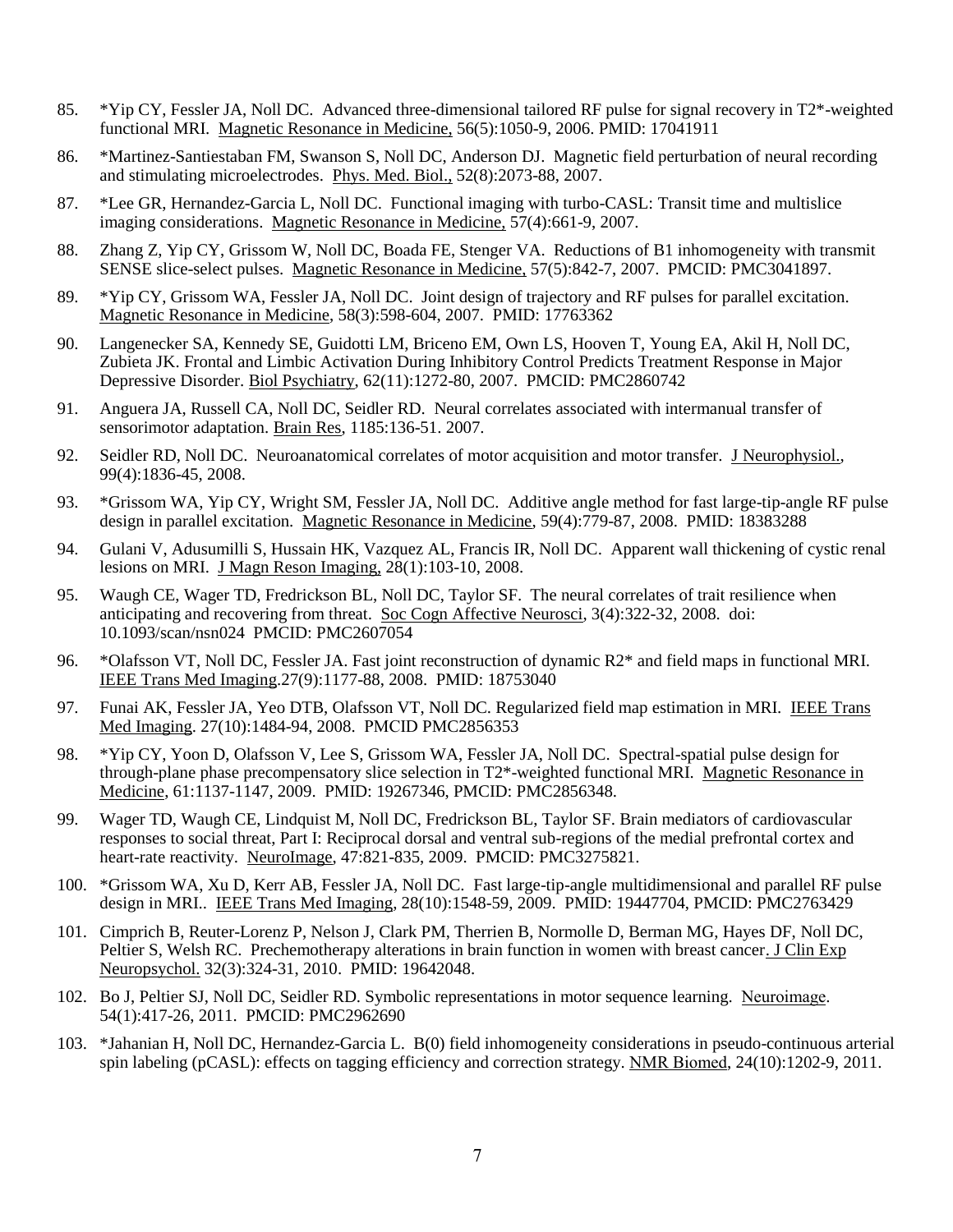- 104. Langenecker SA, Weisenbach SL, Giordani B, Briceño EM, Guidotti Breting LM, Schallmo MP, Leon HM, Noll DC, Zubieta JK, Schteingart DE, Starkman MN. Impact of chronic hypercortisolemia on affective processing. Neuropharmacology, 62(1):217-25, .2011. PMCID: PMC3196277
- 105. Bo J, Peltier SJ, Noll DC, Seidler RD. Age differences in symbolic representations of motor sequence learning. Neurosci Lett. 504(1):68-72, 2011. PMCID: PMC3186876
- 106. \*Yoon D, Fessler JA, Gilbert AC, Noll DC. Fast joint design method for parallel excitation radiofrequency pulse and gradient waveforms considering off-resonance. Magn Reson Med. Jul;68(1):278-85, 2012. PMCID: PMC3939078.
- 107. \*Farjam R, Parmar HA, Noll DC, Tsien CI, Cao Y. An approach for computer-aided detection of brain metastases in post-Gd T1-W MRI. Magn Reson Imaging. Jul;30(6):824-36, 2012.
- 108. \*Zhao F, Noll DC, Nielsen JF, Fessler JA. Separate magnitude and phase regularization via compressed sensing. IEEE Trans Med Imaging. 31(9):1713-23, 2012. PMCID: PMC3545284.
- 109. Nielsen JF, \*Yoon D, Noll DC. Small-tip fast recovery imaging using non-slice-selective tailored tip-up pulses and radiofrequency-spoiling. Magn Reson Med, 69(3):657-66, 2013. PMCID: PMC3408566.
- 110. Briceño EM, Weisenbach SL, Rapport LJ, Hazlett KE, Bieliauskas LA, Haase BD, Ransom MT, Brinkman ML, Peciña M, Schteingart DE, Starkman MN, Giordani B, Welsh RC, Noll DC, Zubieta JK, Langenecker SA. Shifted inferior frontal laterality in women with major depressive disorder is related to emotion-processing deficits. Psychol Med. 8:1-13, 2013.
- 111. Berman MG, Askren MK, Sook Jung M, Therrien B, Peltier S, Noll DC, Zhang M, Ossher L, Hayes DF, Reuter-Lorenz PA, Cimprich B. Pretreatment worry and neurocognitive responses in women with breast cancer. Health Psychol. 33(3):222-31, 2014. Aug 5.
- 112. Falk EB, Hyde LW, Mitchell C, Faul J, Gonzalez R, Heitzeg MM, Keating DP, Langa K, Martz ME, Maslowsky J, Morrison FJ, Noll DC, Patrick M, Pfeffer FT, Reuter-Lorenz PA, Thomason ME, Davis-Kean P, Monk CS, Schulenberg. Neuroscience meets population science: What is a representative brain? Proc Natl Acad Sci USA. 110(44):17615-22, 2013. PMCID: PMC3816464
- 113. \*Harrivel AR, Weissman DH, Noll DC, Peltier SJ. Monitoring attentional state with fNIRS. Frontiers in Human Neuroscience, 7:861, 2013. PMCID: PMC3861695.
- 114. Sun H, Fessler JA, Noll DC, Nielsen JF. Strategies for improved 3D small-tip fast recovery imaging. Magn Reson Med. 2015 Feb;73(2):536-43. doi: 10.1002/mrm.25381 (cover art)
- 115. \*Zhao F, Nielsen JF, Noll DC. Four-Dimensional Spectral-Spatial Fat Saturation Pulse Design. Magn Reson Med. 2014 Dec;72(6):1637-47. doi: 10.1002/mrm.25076. PMCID: PMC4061276.
- 116. \*Zhao F, Fessler JA, Wright SM, Noll DC Regularized Estimation of Magnitude and Phase of Multi-Coil B1 Field via Bloch-Siegert B1 Mapping and Coil Combination Optimizations. IEEE Trans Med Imaging, 2014 Oct;33(10):2020-30. doi: 10.1109/TMI.2014.2329751. PMCID: PMC4190000.
- 117. Moody KL, Hollingsworth NA, \*Zhao F, Nielsen JF, Noll DC, Wright SM, McDougall MP. An eight-channel T/R head coil for parallel transmit MRI at 3T using ultra-low output impedance amplifiers. J Magn Reson. 2014 Sep;246:62-8. doi: 10.1016/j.jmr.2014.06.019. PMCID: PMC4165694.
- 118. Sun H, Fessler JA, Noll DC, Nielsen JF. Steady-State Functional MRI Using Spoiled Small-Tip Fast Recovery Imaging. Magn Reson Med. 2015 Feb;73(2):536-43. doi: 10.1002/mrm.25146.
- 119. \*Muckley MJ, Noll DC, Fessler JA. Fast Parallel MR Image Reconstruction via B1-based, Adaptive Restart, Iterative Soft Thresholding Algorithms (BARISTA). IEEE Trans Med Imaging, 2015 Feb;34(2):578- 88. PMCID: PMC4315709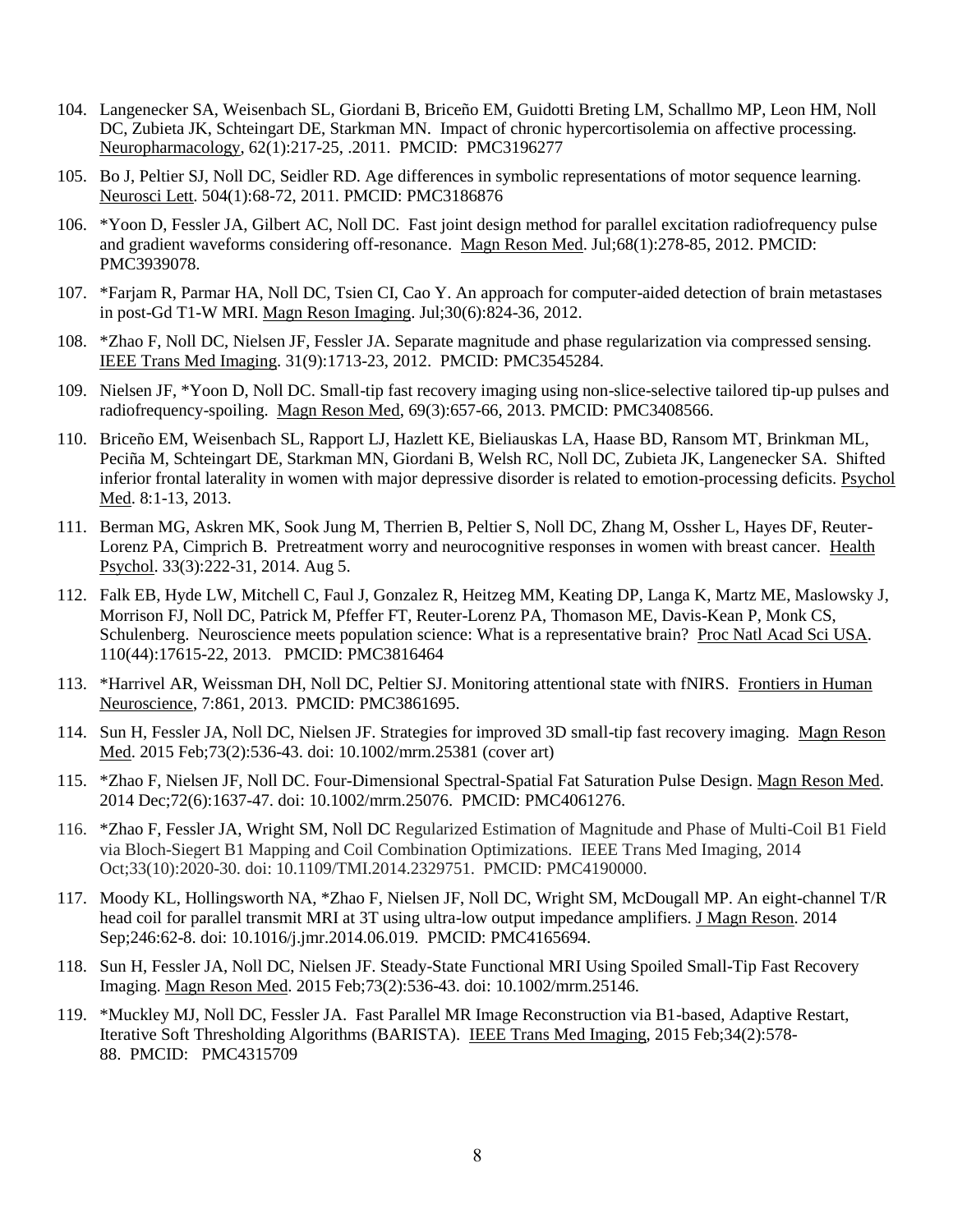- 120. \*Jahanian H, Peltier S, Noll DC, Hernandez Garcia L. Arterial cerebral blood volume-weighted functional MRI using pseudocontinuous arterial spin tagging (AVAST). Magn Reson Med. 2015 Mar;73(3):1053-64. doi: 10.1002/mrm.25220.
- 121. \*Zhao F, Nielsen JF, Swanson SD, Fessler JA, Noll DC. Simultaneous fat saturation and magnetization transfer contrast imaging with steady-state incoherent sequences. [Magn Reson Med.](http://www.ncbi.nlm.nih.gov/pubmed/25252173) 2015 Sep;74(3):739-46. doi: 10.1002/mrm.25475. PMCID: PMC4369465.
- 122. Sun H, Fessler JA, Noll DC, Nielsen JF. Balanced SSFP-Like Steady-State Imaging Using Small-Tip Fast Recovery With a Spectral Prewinding Pulse. Magn Reson Med. 2016; 75(2):839-44. doi: 10.1002/mrm.25682. PMCID: PMC4704999.
- 123. Nielsen JF, Noll DC. Improved spoiling efficiency in dynamic RF-spoiled imaging by ghost phase modulation and temporal filtering. Magn Reson Med. 2016 75(6):2388-93. doi: 10.1002/mrm.25843. PMCID: PMC4587989.
- 124. Sun H, Fessler JA, Noll DC, Nielsen JF. Joint design of excitation k-space trajectory and RF pulse for small-tip 3D tailored excitation in MRI. IEEE Trans Med Imaging. 2016; 35(2):468-79. PMCID: PMC4792784.
- 125. \*Chu A, Noll DC. Coil Compression in Simultaneous Multislice Functional MRI with Concentric Ring Slice-GRAPPA and SENSE. Magn Reson Med. 2016 Oct;76(4):1196-209 doi: 10.1002/mrm.26032.
- 126. Sun H, Fessler JA, Noll DC, Nielsen JF. Rapid Inner-Volume Imaging in the Steady-State With 3D Selective Excitation and Small-Tip Fast Recovery. Magn Reson Med. 2016 Oct;76(4):1217-23. doi: 10.1002/mrm.26026.
- 127. \*Harrivel AR, Weissman DH, Noll DC, Huppert T, Peltier SJ. Dynamic filtering improves attentional state prediction with fNIRS. Biomed. Opt. Express. 2016 Mar 7(3), 979-1002. DOI:10.1364/BOE.7.000979 PMCID: PMC4866469
- 128. Kassel MT, Rao JA, Walker SJ, Briceño EM, Gabriel LB, Weldon AL, Avery ET, Haase BD, Peciña M, Considine CM, Noll DC, Bieliauskas LA, Starkman MN, Zubieta JK, Welsh RC, Giordani B, Weisenbach SL, Langenecker SA. Decreased Fronto-Limbic Activation and Disrupted Semantic-Cued List Learning in Major Depressive Disorder. J Int Neuropsychol Soc. 2016 Apr;22(4):412-25. doi: 10.1017/S1355617716000023.
- 129. Crane NA, Jenkins LM, Dion C, Meyers KK, Weldon AL, Gabriel LB, Walker SJ, Hsu DT, Noll DC, Klumpp H, Phan KL, Zubieta J-K, & Langenecker SA. Comorbid Anxiety Increases Cognitive Control Activation in Major Depressive Disorder. Depression and Anxiety. 2016 Oct;33(10):967-977 doi: 10.1002/da.22541.
- 130. \*Ropella KM & Noll DC. A regularized, model-based approach to phase-based conductivity mapping using MRI. Magn Reson Med. 2017 Nov;78(5):2011-2021. doi: 10.1002/mrm.26590
- 131. \*Nejad-Davarani SP, Bagher-Ebadian H, Ewing JR, Noll DC, Mikkelsen T, Chopp M, Jiang Q. An extended vascular model for less biased estimation of permeability parameters in DCE-T1 images. NMR Biomed. 2017 Jun;30(6). doi: 10.1002/nbm.3698.
- 132. \*Nejad-Davarani SP, Bagher-Ebadian H, Ewing JR, Noll DC, Mikkelsen T, Chopp M, Jiang Q. A parametric model of the brain vascular system for estimation of the arterial input function (AIF) at the tissue level. NMR Biomed. 2017 May;30(5). doi: 10.1002/nbm.3695.
- 133. \*Williams SN, Nielsen JF, Fessler FA, Noll DC. Design of spectral-spatial phase rewinding pulses and their use in small-tip fast recovery steady-state imaging. Magn Reson Med. 2018 Mar;79(3):1377-1386. doi: 10.1002/mrm.26794. PMCID: PMC5752636.
- 134. Nielsen JF, Noll DC. TOPPE: A framework for rapid prototyping of MR pulse sequences. Magn Reson Med. 2018 79(6): 3128–3134 doi: 10.1002/mrm.26990.
- 135. \*Olafsson VT, Noll DC, Fessler JA. Fast Spatial Resolution Analysis of Quadratic Penalized Least-Squares Image Reconstruction with Separate Real and Imaginary Roughness Penalty: Application to fMRI. IEEE Trans Med Imaging. 2018 Feb;37(2):604-614. doi: 10.1109/TMI.2017.2768825.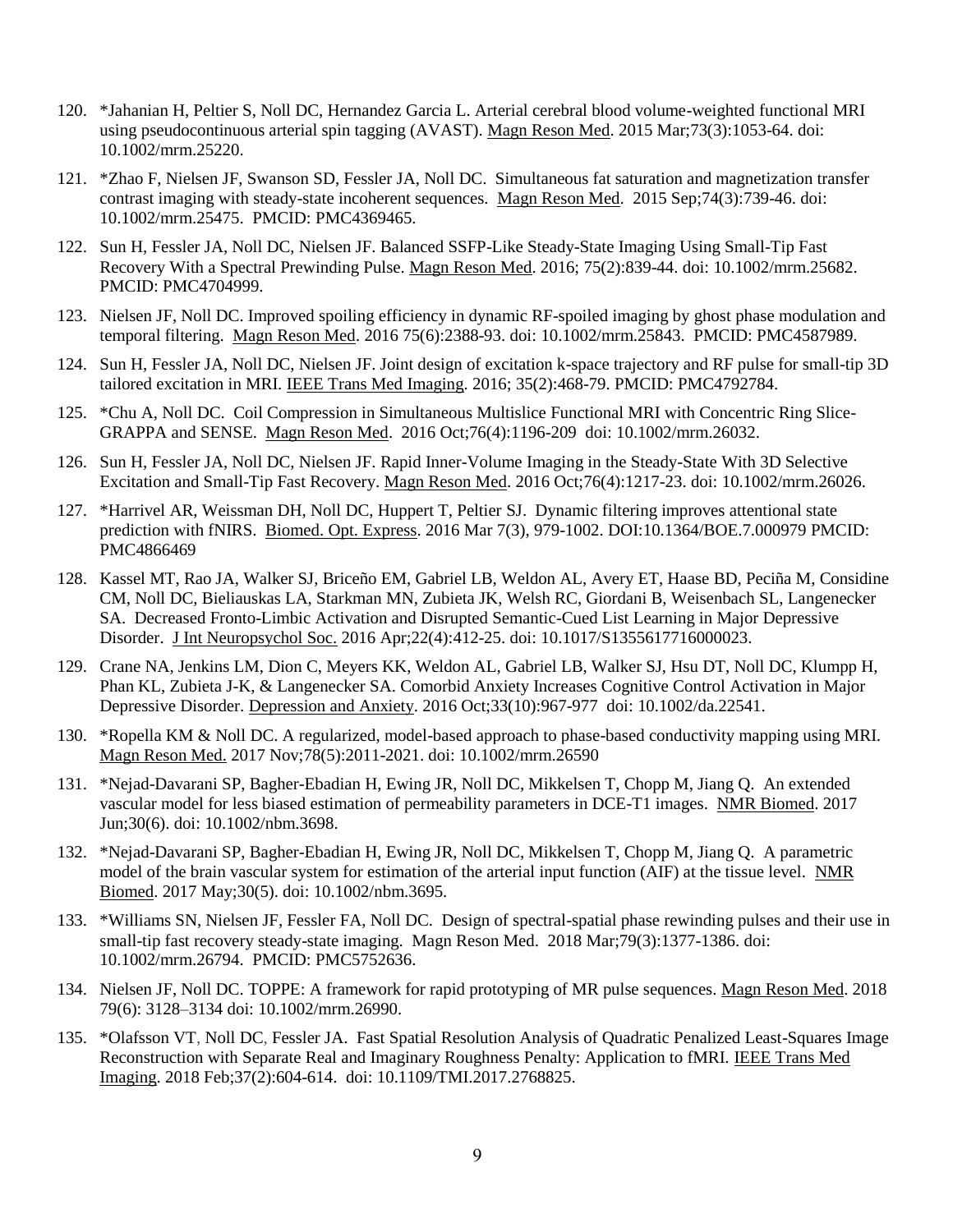- 136. Wright KL, Jiang Y, Ma D, Noll DC, Griswold MA, Gulani V, Hernandez-Garcia L. Estimation of perfusion properties with MR Fingerprinting Arterial Spin Labeling. Magn Reson Imaging. 2018 Mar 12;50:68-77. doi: 10.1016/j.mri.2018.03.011.
- 137. Hernandez-Garcia L, Nielsen JF, Noll DC. Improved sensitivity and temporal resolution in perfusion FMRI using velocity selective inversion ASL. Magn Reson Med. 2019 Feb;81(2):1004-1015. doi: 10.1002/mrm.27461.
- 138. \*Weller DS, Noll DC, Fessler JA. Real-time filtering with sparse variations for head motion in magnetic resonance imaging. Signal Processing. 2019 Apr;157:170-179. doi: 10.1016/j.sigpro.2018.12.001.
- 139. \*Luo T, Noll DC, Fessler JA, Nielsen JF. A GRAPPA algorithm for arbitrary 2D/3D non‐ Cartesian sampling trajectories with rapid calibration. Magn Reson Med. 2019 Sep;82(3):1101-1112. doi: 10.1002/mrm.27801.
- 140. Deelchand DK, Berrington A, Noeske R, Joers JM, Arani A, Gillen J, Schär M, Nielsen JF, Peltier S, Seraji-Bozorgzad N, Landheer K, Juchem C, Soher BJ, Noll DC, Kantarci K, Ratai EM, Mareci TH, Barker PB, Öz G. Across-vendor standardization of [semi-LASER for single-voxel MRS at 3T.](https://www.ncbi.nlm.nih.gov/pubmed/31854045) NMR Biomed. 2019 Dec 18:e4218. doi: 10.1002/nbm.4218. [Epub ahead of print]
- 141. \*Guo S, Noll DC. Oscillating steady-state imaging (OSSI): A novel method for functional MRI. Magn Reson Med. 2020 Jan 8. doi: 10.1002/mrm.28156. [Epub ahead of print]
	- (\* graduate student or post-doctoral trainee being advised or co-advised on project)

## **Conference and Workshop Papers:**

- 1. Nishimura DG, Noll DC, Glover GH, Macovski A. Partial K-space reconstruction for magnetic resonance angiography by selective inversion recovery. in Proc of the Ann International Conference of IEEE EMBS, 11:593- 596, November 9-12, 1989.
- 2. Noll DC, Pauly JM, Nishimura DG, Macovski. MR reconstruction from projections using half the data. in Medical Imaging V: Image Physics, R.H. Schneider, Ed., Proc. SPIE, 1443:29-36, 1991.
- 3. Noll DC, Schneider W. Theory, Simulation, and Compensation Strategies of Physiological Motion Artifacts in Functional MRI. in Proc of the IEEE International Conf on Image Processing, 3:40-44, November 13-16, 1994.
- 4. Noll DC. What makes functional MRI work? in Proceedings of the 27th Symposium on the Interface, Computing Science and Statistics. 27:181-186, 1996.
- 5. Eddy WF, Fitzgerald M, Genovese C, Mockus A, Noll DC. Functional Image Analysis Software Computational Olio. in COMPSTAT, Proceedings in Computational Statistics, 12th Symposium, Physica-Verlag, pp. 39-49, 1996.
- 6. Noll DC, Boada FE. Spectrally selective k-space for high-speed chemical shift imaging. in Syllabus for Workshop on Minimum MR Data Acquisition Methods: Making More with Less, Marco Island, Florida, October 20, 2001, pp. 3-6.
- 7. \*Sutton BP, Noll DC, Fessler JA. Simultaneous Estimation of Image and Inhomogeneity Field Map. in Syllabus for Workshop on Minimum MR Data Acquisition Methods: Making More with Less, Marco Island, Florida, October 20, 2001, pp. 15-18.
- 8. \*Sutton BP, Noll DC, Fessler JA. Fast, Iterative, Field-corrected image reconstruction for MRI. in 2002 IEEE International Symposium on Biomedical Imaging. Washington, DC, July 7-10, 2002, paper TP-CS-1.2.
- 9. Noll DC. Rapid MR image acquisition in the presence of background gradients. in 2002 IEEE International Symposium on Biomedical Imaging. Washington, DC, July 7-10, 2002, paper WA-SS-1.4.
- 10. \*Martinez FM., Noll DC, Anderson DJ. Magnetic Resonance Compatibility of Multichannel Silicon Microelectrode Systems for Neural Recording and Stimulation in the Central Nervous System. Proceedings of the 1st International IEEE EMBS Conference on Neural Engineering. Capri Island, Italy. March 20-22, 2003. pp. 157- 160.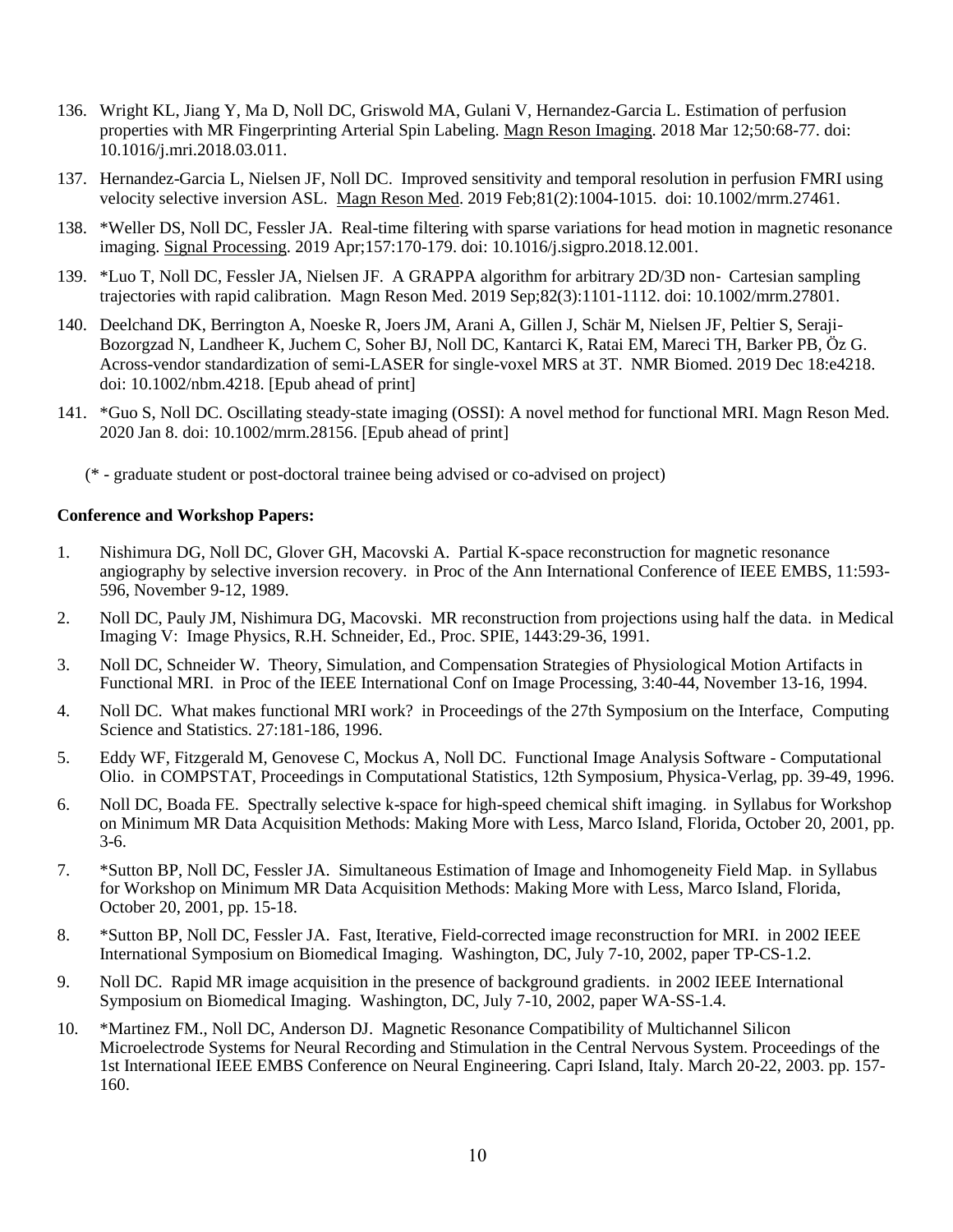- 11. Noll DC. Technical challenges in functional neuroimaging. In 2004 IEEE International Symposium on Biomedical Imaging, Arlington, VA, April 15-18, 2004, pp. 1208-1211.
- 12. Noll DC, \*Vazquez A. Contrast mechanisms and acquisition methods in functional MRI. In Proceedings of the 26th Annual International Conference of the IEEE EMBS, San Francisco, Sept. 1-5, 2004, pp. 5219-5222.
- 13. Fessler JA, Noll DC. Iterative image reconstruction in MRI with separate magnitude and phase regularization. In 2004 IEEE International Symposium on Biomedical Imaging, Arlington, VA, April 15-18, 2004, pp. 209-212.
- 14. \*Olafsson V, Fessler JA, Noll DC. Spatial resolution analysis of iterative image reconstruction with separate regularization of real and imaginary parts. In Proc. IEEE Intl. Symp. Biomed. Imag. (ISBI), paper no. TH-PM-PS1.2, 2006.
- 15. Fessler JA, Yeo D, Noll DC. Regularized fieldmap estimation in MRI. In Proc. IEEE Intl. Symp. Biomed. Imag., pp. 706–9, 2006.
- 16. Funai, A, Fessler JA, Grissom W, Noll DC. Regularized B1+ estimation in MRI. In Proc. IEEE Intl. Symp. Biomed. Imag. (ISBI), paper no. FR-PM-OS6a.4, 2007.
- 17. Fessler JA, Noll DC. Model-based MR image reconstruction with compensation for through-plane field inhomogeneity. In Proc. IEEE Intl. Symp. Biomed. Imag. (ISBI), paper no. SA-AM-AA1a.3, 2007.
- 18. Peltier SJ, Lisinski JM, Noll DC, LaConte SM. Support vector machine classification of complex fMRI data. Conf Proc IEEE Eng Med Biol Soc (EMBS). 2009:5381-4, 2009.
- 19. Bagher-Ebadian H, \*Nejad-Davarani SP, Ali MM, Brown S, Makki M, Jiang Q, Noll DC, and Ewing JR, Magnetic Resonance Imaging Estimation of Longitudinal Relaxation Rate Change  $(AR1)$  in Dual Gradient Echo Sequences Using an Adaptive Model, IEEE-IJCNN, 2011: 515 (140): 2501-2506. PMC 978-1-4244-9636-5.
- 20. \*Zhao, F, Fessler JA, Wright SM, Rispoli JV, Noll DC. Optimized linear combinations of channels for complex multiple-coil B 1 field estimation with Bloch-Siegert B 1 mapping in MRI. In 2013 IEEE 10th International Symposium on Biomedical Imaging (pp. 942-945), April 2013.
- 21. \*Weller DS, Noll DC, Fessler JA. Prospective Motion Correction for Functional MRI Using Sparsity and Kalman Filtering. Proc. SPIE Wavelets and Sparsity XV, Aug. 2013.

(\* - graduate student or post-doctoral trainee being advised or co-advised on project)

## **Invited Papers, Book Chapters, and Other Publications:**

- 1. Noll DC. Methodological considerations for spiral k-space functional MRI. International Journal of Imaging Systems and Technology, 6:175-183, 1995.
- 2. Casey BJ, Cohen JD, Noll DC, Schneider W, Rapoport JL. Functional Magnetic Resonance Imaging. in Bigler ED (Ed.), Neuroimaging II: Clinical Applications (pp. 299-329), Plenum Press, New York, 1996.
- 3. Noll DC, Stenger VA, Vazquez AL, Peltier SJ. Spiral Scanning in Functional MRI. in Moonen CTW, Bandettini PA (Eds.), Medical Radiology: Functional MRI. Springer-Verlag, Heidelberg, pp.149-160, 1999.

### **Abstracts and Short Conference Proceedings:**

Prof. Noll does not maintain a list of published conference abstracts (estimated  $# > 400$  abstracts).

## **Patents:**

1. Noll DC. U.S. Patent No. 5,243,284. Method of magnetic resonance imaging from projections using partial data collected in k-space, 1993.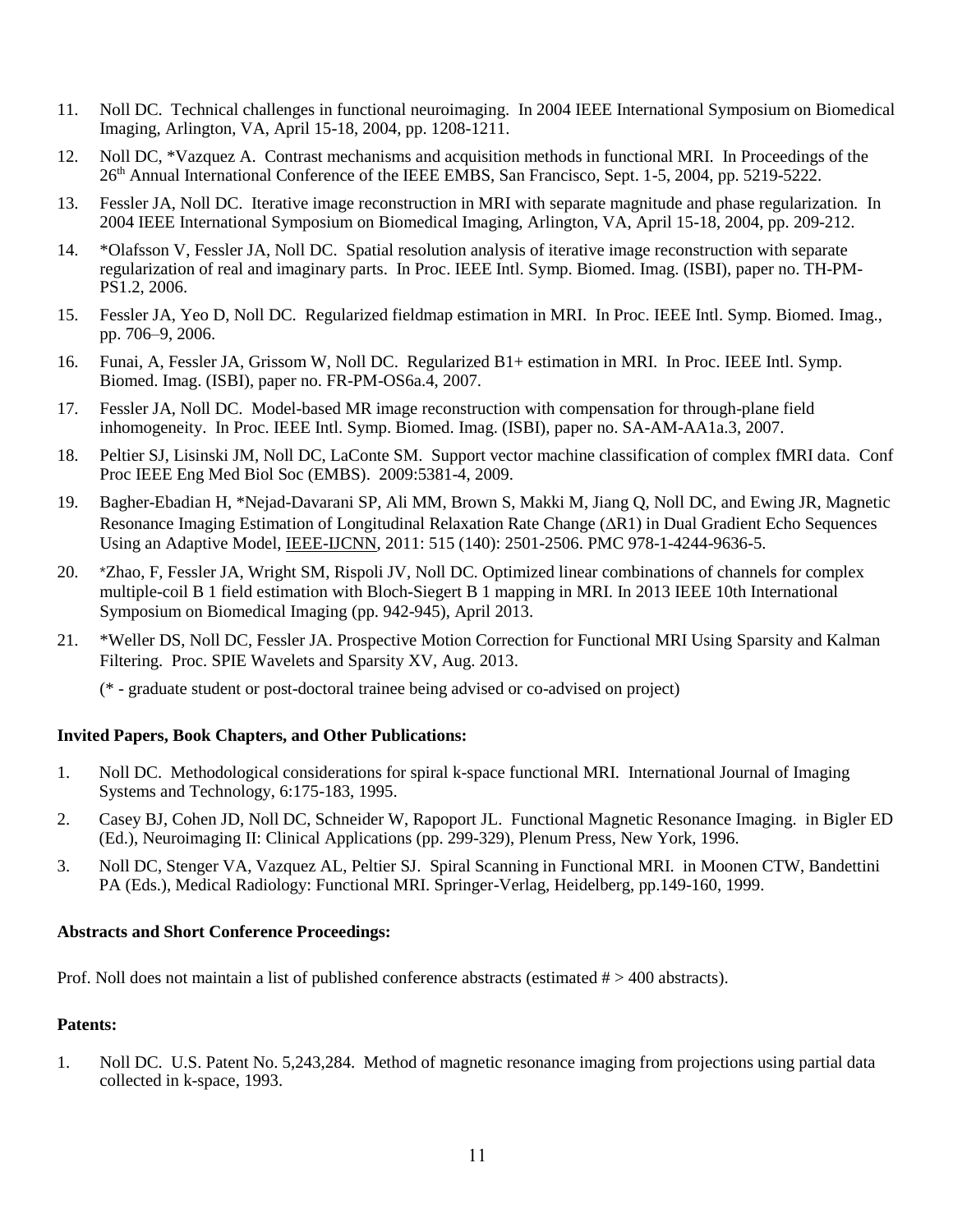- 2. Pelc NJ, Noll DC, Pauly JM. U.S. Patent No. 5,257,626. Method of noninvasive myocardial motion analysis using bidirectional motion integration in phase contrast MRI maps of myocardial velocity, 1993.
- 3. Noll DC, Pauly JM, Macovski A. U.S. Patent No. 5,311,132. Method of enhancing the focus of magnetic resonance images, 1994.
- 4. Sun H, Nielsen JF, Noll DC. U.S. Patent No. 9,791,530. Method of MRI imaging using non-slice selective, spatially tailored tip-up pulse, 2017.
- 5. Sun H, Nielsen JF, Noll DC, Fessler JA. U.S. Patent No. 10,247,801. Method of MRI imaging using a spectrally tailored pulse, 2019.

## **PROFESSIONAL ACTIVITIES**

### **Invited Seminars, Addresses, and Talks:**

- 1. An Introduction to MRI and its Applications. Invited speaker, Pittsburgh Instrumentation and Analysis Society. Pittsburgh, PA. June 10, 1993.
- 2. Identifying functionally important areas of the brain using MRI. Invited speaker, Forum on Medical Robotics and Computer Assisted Surgery. Shadyside Hospital, Pittsburgh, PA. June 12, 1993.
- 3. Imaging of brain function using MRI: An analysis of artifacts. Invited speaker, Electrical Engineering Graduate Seminar Series. University of Illinois, Urbana-Champaign. October 27, 1994.
- 4. Theory, Simulation, and Compensation Strategies of Physiological Motion Artifacts in Functional MRI. Invited speaker, 1994 IEEE Int. Conf. on Image Processing. Austin, TX. November 16, 1994.
- 5. Functional MRI Methods for Image Acquisition and Artifact Correction. Invited speaker, Depts. of Radiology and Clinical Psychology, University of Florida, Gainesville. February 8, 1995.
- 6. High Performance Computing in Functional MRI: Image Reconstruction and Registration. Invited speaker, The Second Workshop on Advanced Computing in Biological Imaging, The National Center for Supercomputing Applications and The Beckman Institute, University of Illinois, Urbana-Champaign. April 29, 1995.
- 7. What makes functional MRI work? Invited speaker, Interface `95 27th Symposium on the Interface: Computing Science and Statistics. Pittsburgh, PA. June 22, 1995.
- 8. Biomedical imaging. Invited speaker, Electrical Engineering Undergraduate Seminar Series. University Pittsburgh, Pittsburgh, PA. November 13, 1995.
- 9. Magnetic resonance imaging. Invited speaker, Bioengineering Undergraduate Seminar Series. University Pittsburgh, Pittsburgh, PA. March 19 and 26, 1996.
- 10. K-space traversal patterns. Invited faculty, Mini-categorical course on Echo-planar imaging, Fourth Scientific Meeting, Int. Society of Magnetic Resonance in Med., New York, NY. May 1, 1996.
- 11. Movement correction in functional MRI. Invited speaker, Fifth Annual Little Rock Workshop on Advances in NMR Engineering. Lake Raystown Resort, PA, May 19-21, 1996.
- 12. Theoretical Issues in Data Analysis. Invited panelist, fMRI2Day Workshop Satellite workshop of the 2nd International Conf. on Functional Mapping of the Human Brain, Boston, MA, June 17, 1996.
- 13. Magnetic resonance imaging. Invited speaker, Bioengineering Undergraduate Seminar Series. University Pittsburgh, Pittsburgh, PA. April 1 & 8, 1997.
- 14. Development of Standards for fMRI. Invited speaker, MR Engineering Study Group Meeting, Fifth Scientific Meeting, Int. Society of Magnetic Resonance in Med., Vancouver, BC. April 15, 1997.
- 15. Movement correction in functional magnetic resonance imaging. Invited speaker, Workshop on Statistics in the Health Sciences, Institute for Mathematics and its Applications, University of Minnesota, Minneapolis, MN, July 16, 1997.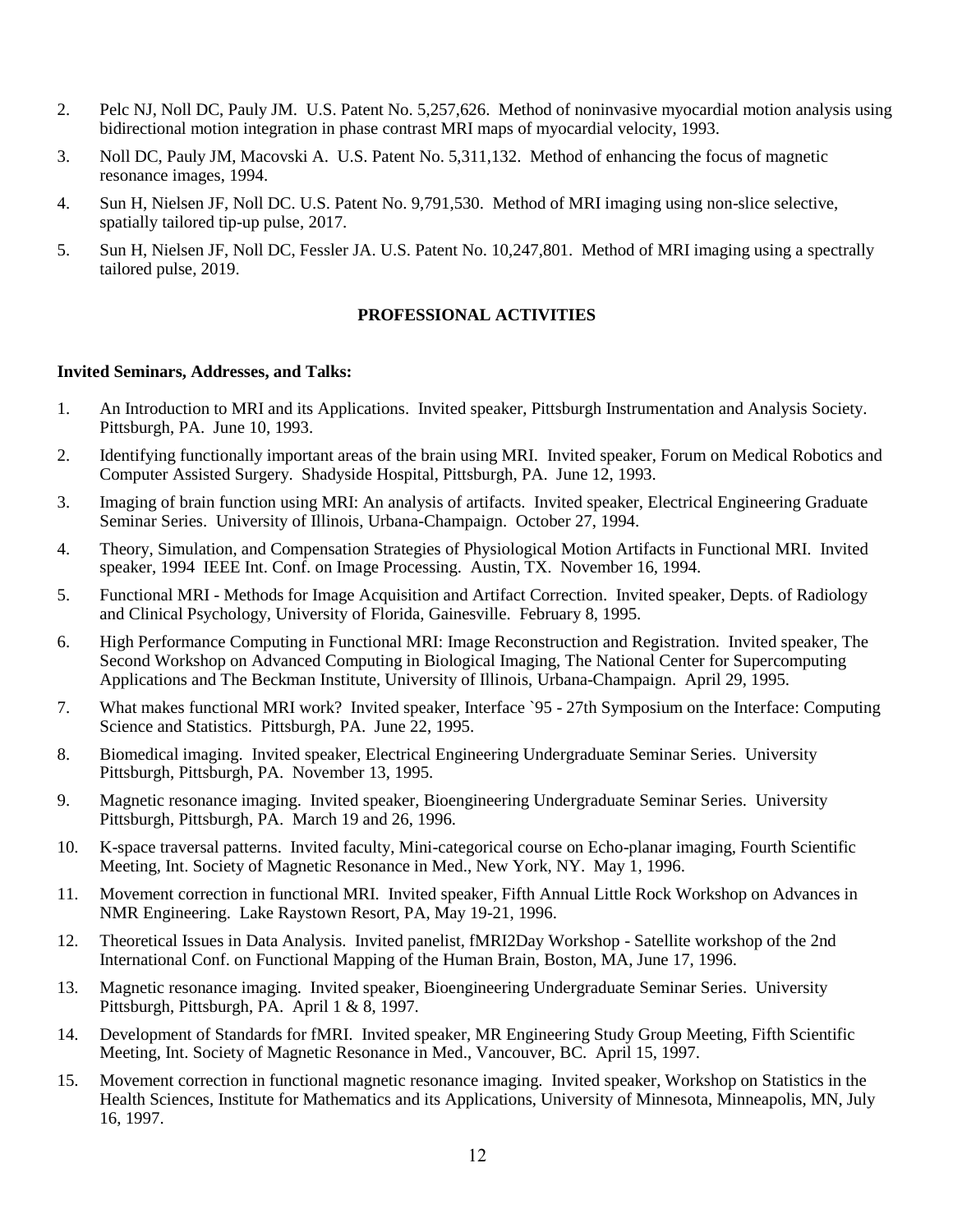- 16. Simultaneous multislice acquisitions using rosette trajectories (SMART): A new imaging method for fMRI. Invited speaker, Graduate Seminar Series, Department of Biophysics, Medical College of Wisconsin, Nov. 7, 1997.
- 17. Functional MRI Applications and New Developments in Image Acquisition. Visiting Professor, Department of Radiology, University of Illinois at Chicago, Feb. 4, 1998.
- 18. Temporal dynamics in functional MRI. Invited speaker, Biomedical Engineering Graduate Seminar Series. University Michigan, Ann Arbor, MI. December 7, 1998.
- 19. EPI Overview. Invited Faculty, Eighth Annual Meeting, Soc. of Magnetic Resonance Technologists, Philadelphia, May 22, 1999.
- 20. The physiological origins of non-linearities in the BOLD response. Invited speaker, Graduate Seminar Series, Department of Biophysics, Medical College of Wisconsin, Sept. 10, 1999.
- 21. Fast scan sequences for functional MRI. Invited speaker, Biomedical Imaging Symposium: Beyond Diagnostics, University of Michigan, Sept. 18, 1999.
- 22. Technical issues in functional MRI. Invited speaker, Methods in Cognitive Neuroscience Seminar, Department of Psychology, University of Michigan, Sept. 29, 1999.
- 23. Functional MRI: Noise and Resting State Activity. Invited speaker, Biomedical Engineering Seminar Series, University of Illinois at Chicago. September 7, 2001.
- 24. Role of parallel imaging in high field fMRI. Invited speaker,  $9<sup>th</sup>$  Annual Meeting of the Organization for Human Brain Mapping, June 21, 2003.
- 25. Temporal BOLD Characteristics. Invited speaker, 11<sup>th</sup> Scientific Meeting, Int. Society of Magnetic Resonance in Med., Toronto. July 10, 2003.
- 26. Gridding procedures for non-Cartesian k-space trajectories. Invited speaker,  $11<sup>th</sup>$  Scientific Meeting, Int. Society of Magnetic Resonance in Med., Toronto. July 10, 2003.
- 27. Advances in MRI. Invited speaker, Workshop on Medical Imaging Analysis, 25th Ann. Int. Conf. of IEEE EMBS, Cancun, Mexico, September 17, 2003.
- 28. Better images of the working brain. Invited speaker, Smithgroup Distinguished Lecture, Beckman Institute, University of Illinois, Urbana-Champaign, October 10, 2003.
- 29. Technical Challenges in Neuroimaging. Invited speaker, 2004 IEEE International Symposium on Biomedical Imaging. Arlington, VA, April 17, 2004.
- 30. Temporal BOLD Characteristics. Invited speaker, 12<sup>th</sup> Scientific Meeting, Int. Society of Magnetic Resonance in Med., Kyoto. May 15, 2004.
- 31. Artifacts…and correction strategies in fMRI. Invited speaker, 12<sup>th</sup> Scientific Meeting, Int. Society of Magnetic Resonance in Med., Kyoto. May 20, 2004.
- 32. fMRI Acquisition. Invited speaker. Graduate Summer School: Mathematics in Brain Imaging. Institute for Pure and Applied Mathematics, UCLA. July 19, 2004.
- 33. Better images of the thinking brain: The challenges of magnetic susceptibility. Bioengineering Seminar Series, Yale University, December 1, 2004.
- 34. Better images of the thinking brain: The challenges of magnetic susceptibility. Biophysics Seminar Series, Medical College of Wisconsin, January 14, 2005.
- 35. Linearity of the fMRI response: Implications for paradigm design. Invited speaker,  $13<sup>th</sup>$  Scientific Meeting, Int. Society of Magnetic Resonance in Med., Miami. May 8, 2005.
- 36. Gridding for non-Cartesian k-space sampling. Invited speaker, 13<sup>th</sup> Scientific Meeting, Int. Society of Magnetic Resonance in Med., Miami. May 8, 2005. [Recipient of an Outstanding Teacher Award form the ISMRM]
- 37. Better Images of the Thinking Brain: The Challenge of Magnetic Susceptibility. Medical Physics Seminar Series. University of Wisconsin. December 5, 2005.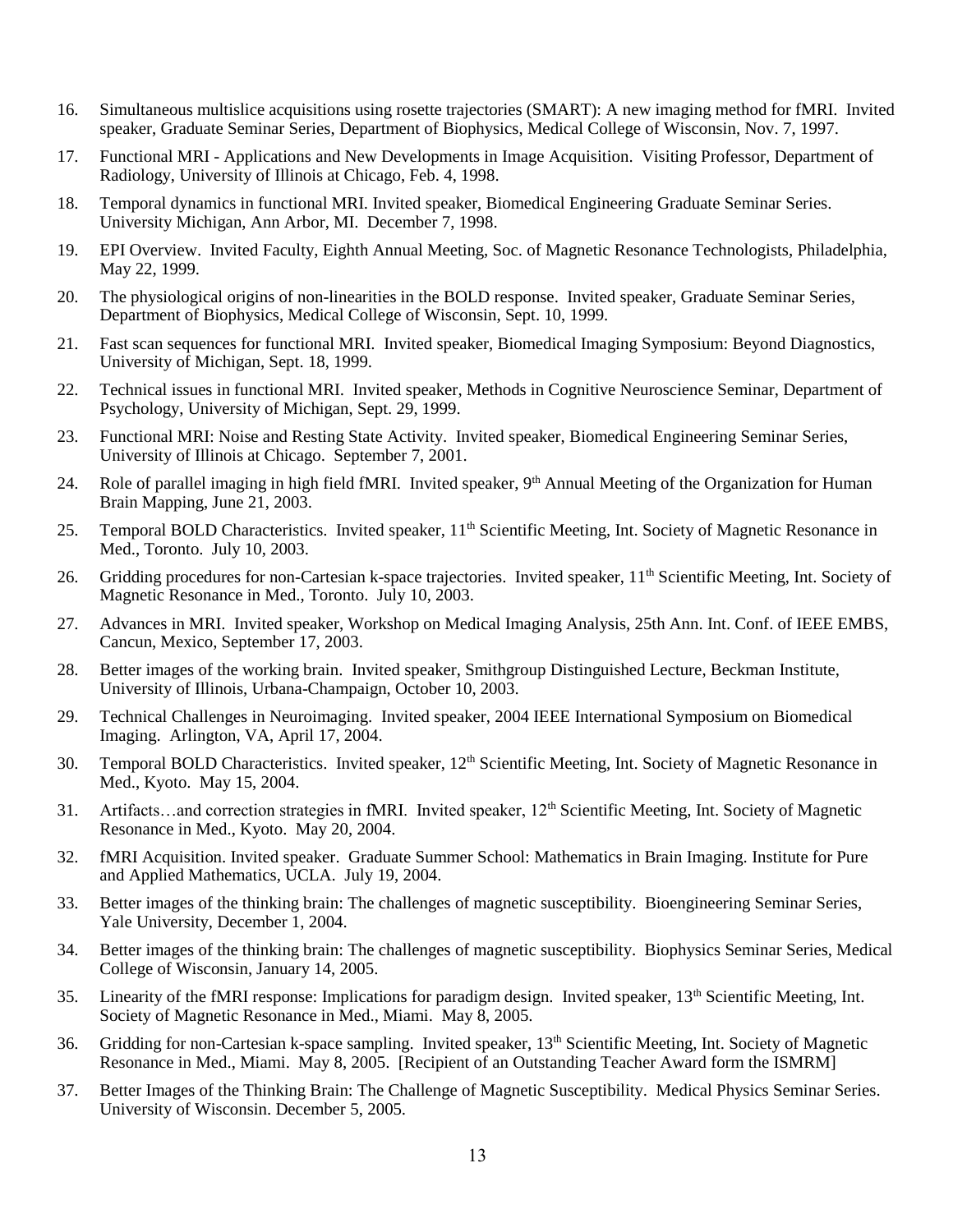- 38. Better Images of the Thinking Brain: The Challenge of Magnetic Susceptibility. Frontiers in Biomedical Imaging Seminar Series, Case Western Reserve University. April 17, 2006.
- 39. MR Physics: What you need to know to talk to your physicist. Invited speaker, 2006 Annual Meeting of the Organization for Human Brain Mapping, Florence, Italy. June 11, 2006.
- 40. Better Images of the Thinking Brain: Advances in Image Reconstruction and Motion Correction. University of Pittsburgh Department of Radiology Grand Rounds. August 3, 2006.
- 41. RF pulse design for transmit SENSE. Invited speaker, 14<sup>th</sup> Scientific Meeting, Int. Society of Magnetic Resonance in Med., Seattle. May 11, 2006. [Recipient of an Outstanding Teacher Award form the ISMRM]
- 42. Better Images of the Thinking Brain: Advances in Image Reconstruction and Motion Correction. Department of Imaging Physics Seminar, MD Anderson Cancer Center, Houston, TX. February 13, 2007.
- 43. Reconstruction from non-Cartesian k-space sampling. Invited speaker, Joint annual meeting ISMRM-ESMRMB 2007, Berlin, May 20, 2007. [Recipient of an Outstanding Teacher Award form the ISMRM]
- 44. Parallel transmission. Plenary speaker, Joint annual meeting ISMRM-ESMRMB 2007, Berlin, May 24, 2007.
- 45. MR Physics: What you need to know to talk to your physicist. Invited speaker, 2007 Annual Meeting of the Organization for Human Brain Mapping, Chicago, IL. June 10, 2007.
- 46. Advances in Functional Magnetic Resonance Imaging. Invited speaker, University of Pittsburgh Bioengineering Department. October 25, 2007.
- 47. Parallel Excitation. Invited speaker. Lauterbur Memorial Symposium, University of Illinois, Urbana-Champaign. March 28, 2008.
- 48. Advances in Image Reconstruction and Motion Correction. Invited speaker. Martinos Center for Biomedical Imaging, Massachusetts General Hospital, April 23, 2008.
- 49. Better Images of the Thinking Brain. Department of Biomedical Engineering Seminar, University of Minnesota. October 27, 2008.
- 50. Better Images of the Thinking Brain. Department of Biomedical Engineering Seminar, University of Virginia. November 7, 2008.
- 51. Standard methods for reconstructing arbitrarily sampled data. Invited speaker. Data Sampling and Image Reconstruction, Sedona, AZ, January 25-28, 2009.
- 52. Approaches to Reduce Magnetic Susceptibility Artifact in Functional MRI. Invited speaker. BMES Annual Meeting, Pittsburgh, October 7-10, 2009.
- 53. Consensus Panel: Unsolved Problems in Parallel Transmission. Invited panelist. ISMRM Third International Workshop of Parallel MRI, Santa Cruz, CA, October 23-26, 2009.
- 54. Better Images of the Thinking Brain. Department of Biomedical Engineering Seminar, University of California Irvine. December 11, 2010.
- 55. Better Images of the Thinking Brain. Department of Biomedical Engineering Seminar, Texas A&M University. February 13, 2012.
- 56. Bloch Equation in the Rotating Frame, Excitation and Multidimensional Excitation. Invited speaker for Educational Program on MR Physics for Physicists, International Society for Magnetic Resonance in Medicine Annual Meeting, Milan Italy, May 10, 2014.
- 57. Better Images of the Thinking Brain. Department of Biomedical Engineering Seminar, Cornell University. October 15, 2015
- 58. RF Pulse Design. Invited speaker for Educational Program on Image Acquisition & Reconstruction, International Society for Magnetic Resonance in Medicine Annual Meeting, Singapore, May 8, 2016.
- 59. Better and Faster Images of the Thinking Brain. Department of Bioengineering/Beckman Institute, University of Illinois-Urbana Champaign. November 21, 2016.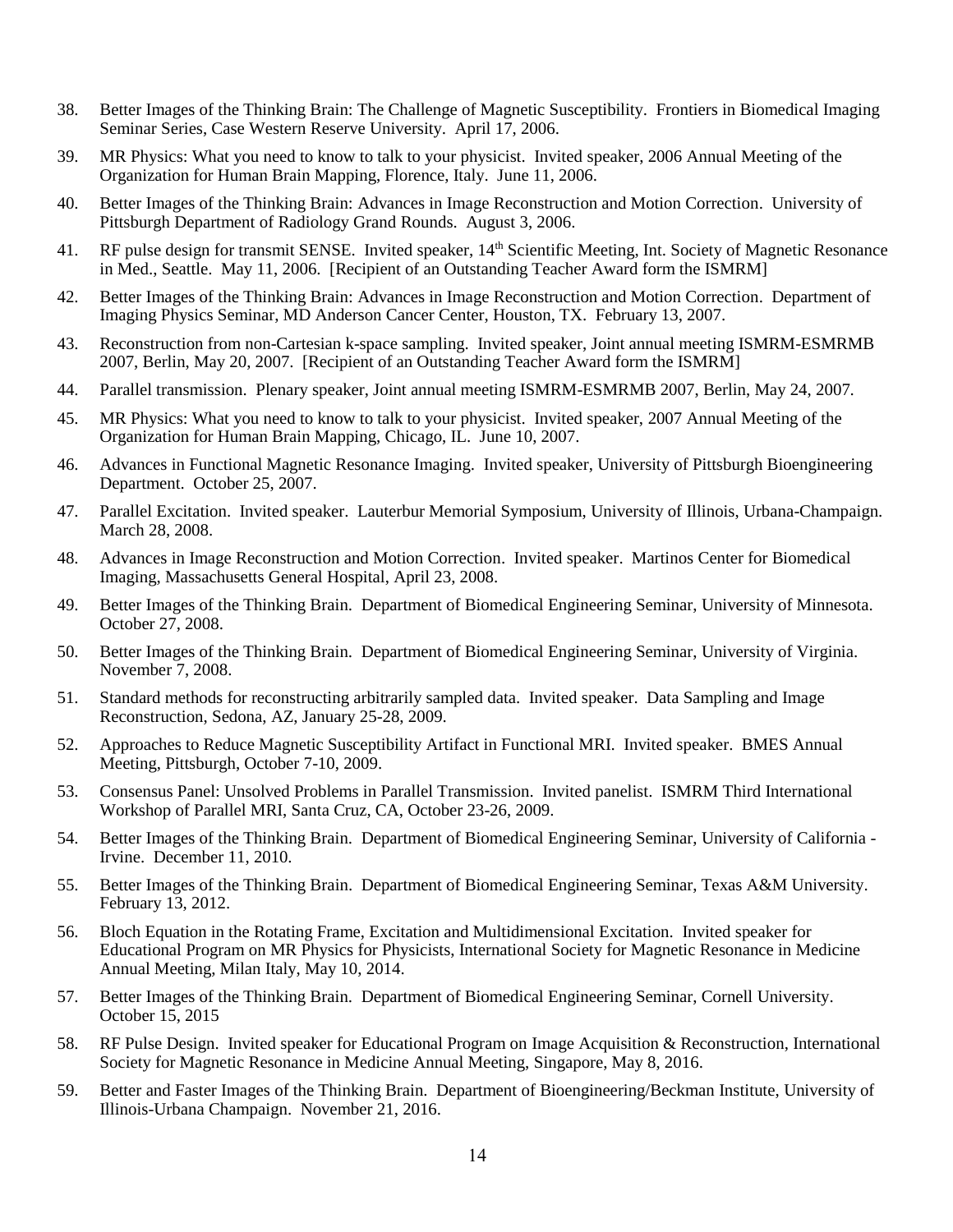- 60. Better and Faster Images of the Thinking Brain. Department of Biomedical Engineering, Purdue University. October 25, 2017.
- 61. Better and Faster Images of the Thinking Brain. Lauterbur Lecture in MRI, Department of Radiology, Case Western Reserve University. November 7, 2017.
- 62. Human-Designed, Physics-Based Image Reconstruction in MRI. Invited speaker. In Vivo MR Gordon Research Seminar. July 15, 2018.
- 63. Better and Faster Images of the Thinking Brain. Vanderbilt University Institute for Imaging Science. September 13, 2019.

#### **Sessions Chaired, Courses and Programs Organized:**

- 1. Functional MR imaging Models and mechanisms. Session chair, Fourth Scientific Meeting, Int. Society of Magnetic Resonance in Med., New York, NY. May 1, 1996.
- 2. Functional MR imaging Models and mechanisms. Session chair, Fifth Scientific Meeting, Int. Society of Magnetic Resonance in Med., Vancouver, BC. April 15, 1997.
- 3. Functional MR imaging Modeling and data analysis. Session chair, Sixth Scientific Meeting, Int. Society of Magnetic Resonance in Med., Sydney. April 21, 1998.
- 4. FMRI Acquisition Methods. Session chair, 8<sup>th</sup> Scientific Meeting, Int. Society of Magnetic Resonance in Med., Denver. April 3, 2000.
- 5. FMRI: Noise Processes and Signal Recovery. Session chair, 9<sup>th</sup> Scientific Meeting, Int. Society of Magnetic Resonance in Med., Glasgow. April 25, 2001.
- 6. FMRI Susceptibility Artifact Reduction and Sensitivity Enhancement. Session chair, 10<sup>th</sup> Scientific Meeting, Int. Society of Magnetic Resonance in Med., Honolulu. May 21, 2002.
- 7. Weekend Educational Program. Chair of weekend program with 8 courses, 10<sup>th</sup> Scientific Meeting, Int. Society of Magnetic Resonance in Med., Honolulu. May 18-19, 2002.
- 8. (Bio)Physics of fMRI. Educational session chair, 8<sup>th</sup> Int. Conf. on Functional Mapping of the Human Brain, June 2, 2002.
- 9. Imaging Techniques. Oral session chair, 8<sup>th</sup> Int. Conf. on Functional Mapping of the Human Brain, June 4, 2002.
- 10. MR Reconstruction. Session chair, 2002 IEEE International Symposium on Biomedical Imaging. Washington, DC, July 9, 2002.
- 11. Brain function and fMRI. Course organizer, 11<sup>th</sup> Scientific Meeting, Int. Society of Magnetic Resonance in Med., Toronto. July 10-11, 2003.
- 12. Brain function and fMRI. Course organizer, 12<sup>th</sup> Scientific Meeting, Int. Society of Magnetic Resonance in Med., Kyoto. May 15-16, 2004.
- 13. FMRI Imaging Techniques. Session chair, 12<sup>th</sup> Scientific Meeting, Int. Society of Magnetic Resonance in Med., Kyoto. May 20, 2004.
- 14. Magnetic Resonance Imaging Workshop, Course organizer, 26<sup>th</sup> Annual Meeting of IEEE EMBS, San Francisco, September 1, 2004.
- 15. Functional Neuroimaging, Mini symposium organizer and speaker,  $26<sup>th</sup>$  Annual Meeting of IEEE EMBS, San Francisco, September 4, 2004.
- 16. Transmit SENSE and RF pulses. Session chair, 13<sup>th</sup> Scientific Meeting, Int. Society of Magnetic Resonance in Med., Miami. May 9, 2005.
- 17. Parallel transmission. Session chair, Joint annual meeting ISMRM-ESMRMB 2007, Berlin, May 24, 2007.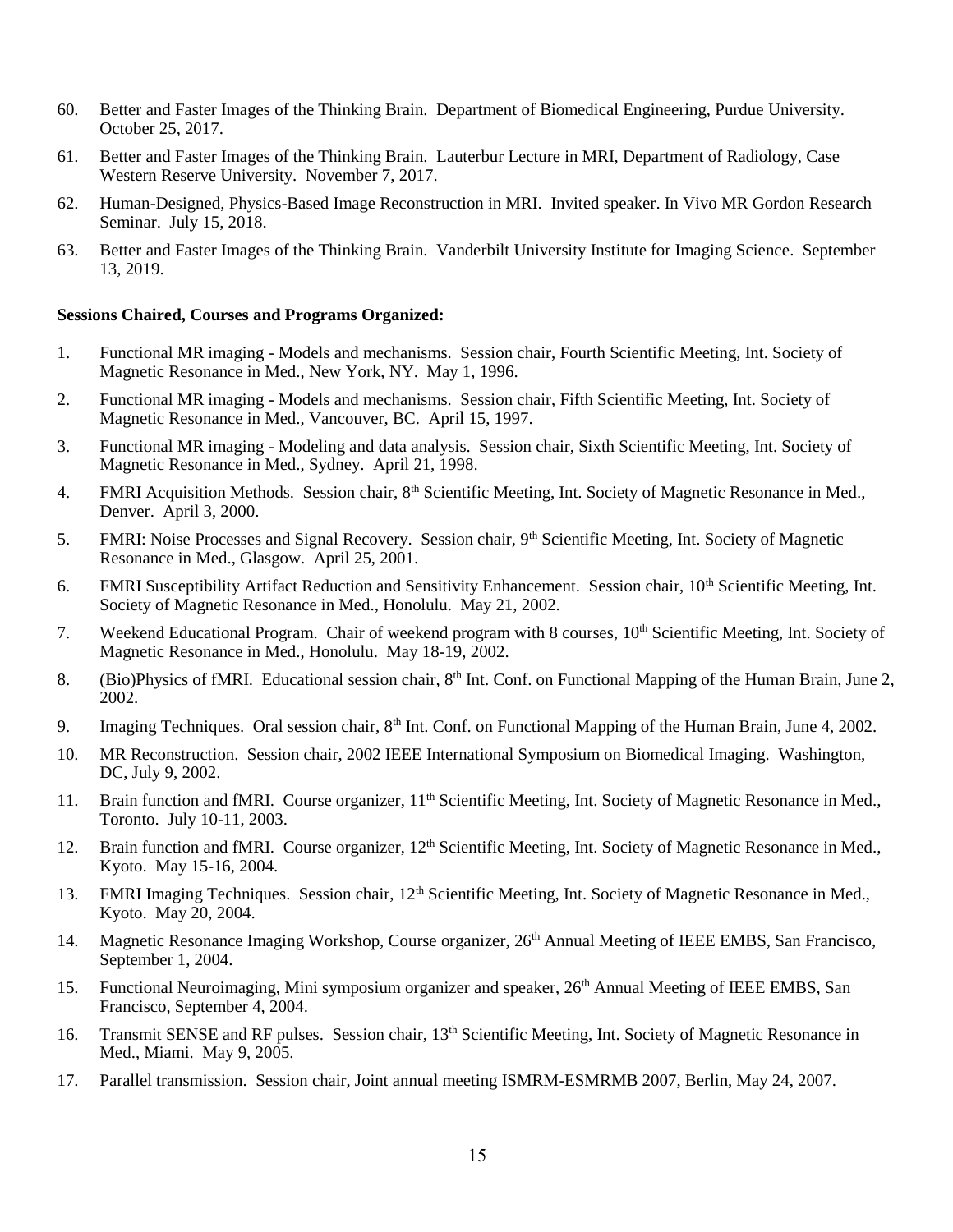- 18. ISMRM Workshop on Data Sampling and Image Reconstruction. Program committee and session chair, Sedona, AZ, January 25-28, 2009.
- 19. Functional MR Imaging. Session co-chair. BMES Annual Meeting, Pittsburgh, October 7-10, 2009.
- 20. Modeling & Quantitative Analysis for Body DCE MRI, Session co-chair, ISMRM-ESMRM 2010, Stockholm, May 4, 2010.
- 21. The Eye of the Beholder: An Image Reconstruction Challenge, Plenary Session co-organizer and panelist, ISMRM-ESMRM 2010, Stockholm, May 5, 2010.
- 22. How to Perform a Multi-Site Neuroimaging Study, Session co-organizer and chair. ISMRM-ESMRM 2010, Stockholm, May 5, 2010.
- 23. ISMRM Workshop on Data Sampling and Image Reconstruction. Program committee and session chair, Sedona, AZ, February 3-6, 2013.
- 24. Biomedical Engineering Society (BMES) Annual Meeting, Optics and Imaging Track, Co-Chair, San Antonio, TX, October 22-25, 2014.
- 25. ISMRM Workshop on Data Sampling and Image Reconstruction. Program committee and session chair, Sedona, AZ, January 17-20, 2016.
- 26. RF Pulse Design. Session chair, Annual Meeting of the ISMRM, Singapore, May 12, 2016.
- 27. Neuro Acquisition: Seeing the CNS Better, Session chair, Annual Meeting of the ISMRM, Paris, June 19, 2018.

## **RESEARCH SUPPORT**

## **Active Grants and Contracts:**

- 1. PI (DC Noll and J Fessler, MPI), Fast Functional MRI with Sparse Sampling and Model-Based Reconstruction, NIH 1R01EB023618-01, 03/01/2017 – 12/31/2020, TC \$1,322,390.
- 2. PI (DC Noll and J Fessler, MPI), Fast Functional MRI R01– Administrative Supplement, NIH 1R01EB023618- 02W1, 09/24/2018 – 12/31/2020, TC \$138,596.
- 3. Co-I (J Jonides, PI), Training in Functional Magnetic Resonance Imaging, NIH R25 MH071279-11, 09/01/15- 08/31/20, TC \$1,013,070.
- 4. PI, High SNR Functional Brain Imaging using Oscillating Steady State MRI, NIH 1U01EB026977-01, 09/30/2018  $-06/30/2023$ , TC \$2,799,709.
- 5. Co-I (Z. Xu, PI), Transcranial magnetic resonance guided histrotripsy (TCMRGHT), NIH 1R01EB028309-01, 08/01/2019-04/30/2023, TC \$2,363,399.
- 6. Co-I (Z. Xu, PI), Transcranial histotripsy for treatment of brain tumors Initial In vivo Pig Study, Focused Ultrasound Surgery Foundation, 8/1/2019-8/31/2020, TC \$122,809.
- 7. PI, Upgrade for MRI Instrument for Functional Brain Imaging, 1S10OD026738-01, 09/19/2019 09/18/2020, TC \$1,750,000.
- 8. Co-I (N. Seiberlich, PI), Exploration of Ultrasound-Activated Bubbles as a Switchable MRI Contrast Agent, NIH 1R21EB030208-01, 6/1/2020-3/31/2022, TC \$448,193.

### **Past Grants and Contracts (PI):**

- 1. Co-PI (JD Cohen, PI and Co-PI's WF Eddy, N Goddard), Computational and statistical methods for the analysis of neuroimaging data sets, NSF IBN-9418982, 1995-1996, TC 132,825.
- 2. PI, Optimized MRI for functional brain mapping, The Whitaker Foundation, 04/01/94-03/31/97 TC 179,995.
- 3. PI, High-resolution, spiral k-space MR imaging of brain function, NIH RO1-NS-32756-01, 9/05/94-5/15/98 TC 451,106.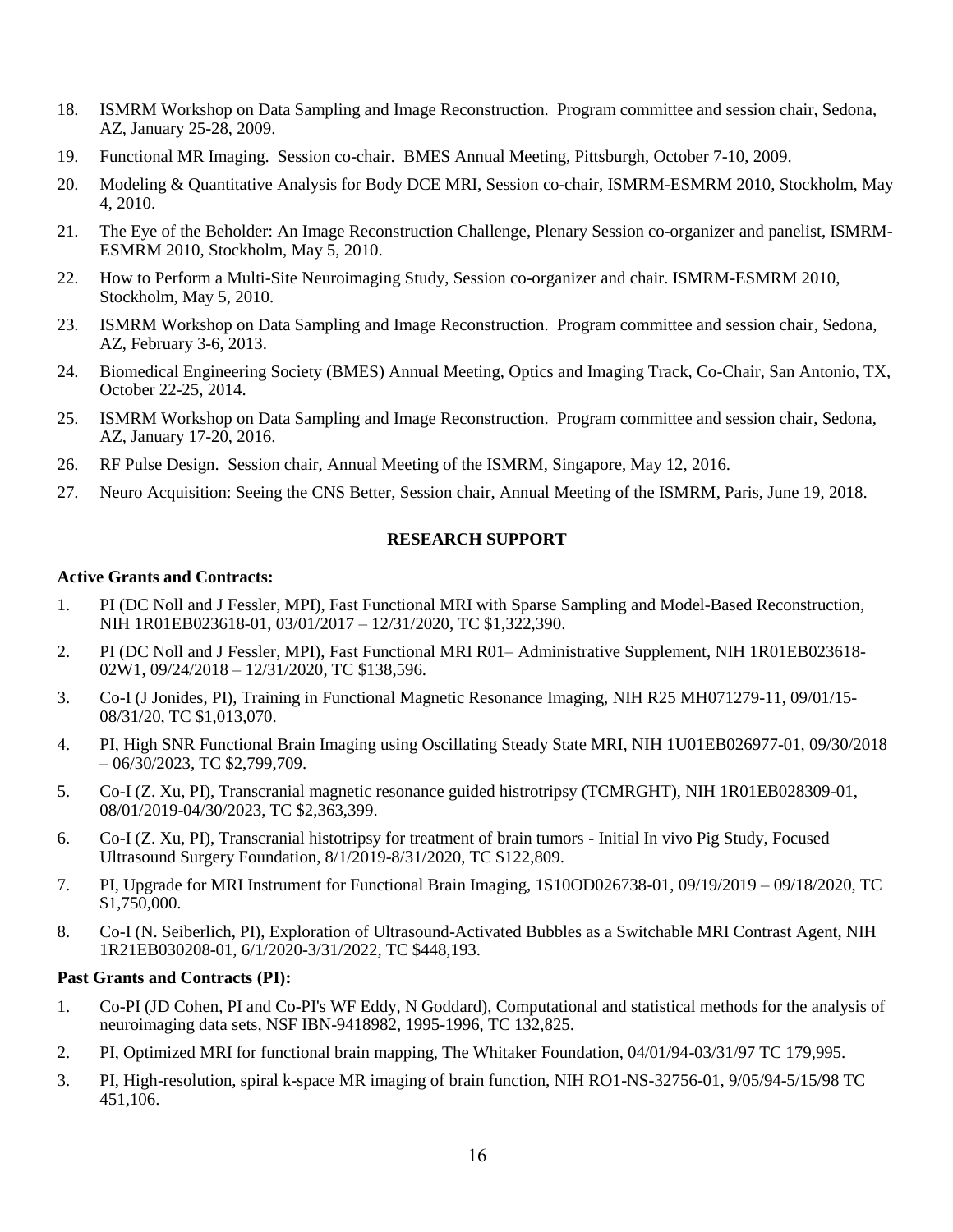- 4. PI, Optimized MRI for functional brain mapping: Head movement, The Whitaker Foundation, 8/1/97-7/31/98, TC 69,547.
- 5. PI (with Co-PI CR Genovese) Statistical methods for the analysis of functional MRI data, Center for the Neural Basis of Cognition (R.K. Mellon Foundation), 1995-1998 DC 29,930.
- 6. Co-PI, 0% effort, (J Jonides, PI), Acquisition of Magnetic Resonance Imaging Scanner for Functional Studies, NSF BCS-9977521, 9/1/99-8/31/02, TC 1,175,680.
- 7. PI, 0% effort, Quantitative mapping of functional brain activity using MRI, Raynor Foundation, 3/23/01-3/23/03, TC \$60,000.
- 8. PI, 25% effort, Rapid, whole-brain functional MR imaging, NIH RO1 NS-32756-04A1, 5/15/98-1/31/04, TC 907,908.
- 9. PI, 0% effort, The BME Industrial Internship Program at Michigan, The Whitaker Foundation, TC 179,958, 5/01/03-4/31/06.
- 10. PI (20% effort), Signal Recovery in Susceptibility Based Functional MRI, NIH 1 R01 DA15410-01, 09/10/2002- 06/30/2008, TC \$1,510,899.
- 11. PI (27% effort), Elimination of Head Movement Artifact in fMRI, NIH 1 R01 EB02683-01, 09/01/2003 07/31/2008, TC \$1,789,390.
- 12. PI (0% effort), Small Bore 7T Magnetic Resonance Instrument, NIH 1 S10 RR22974-01, 06/01/2007 05/31/2010, TC \$1,900,000.
- 13. PI, GAANN Fellowships in the Department of Biomedical Engineering at the University of Michigan , Department of Education, 08/14/2006-08/13/2009, TC \$510,908.
- 14. PI, MR Parallel Excitation for Neuroimaging Applications, NIH 1 R01 NS058576-01, 01/01/2008 12/31/2014, TC \$3,052,098.
- 15. PI, GAANN Fellowships in the Department of Biomedical Engineering at the University of Michigan, Department of Education P200A090070, 08/14/2009 – 08/13/2012, TC \$391,968.
- 16. PI, MRI Scanner for Functional Brain Imaging, 1S10OD012240-01A1, 07/15/2012 07/14/2015, \$2,000,000.
- 17. PI (B Foerster, co-PI), Improved MRI of the Cranial Nerves, UM-Coulter Translational Research Partnership, 07/01/2014-09/30/2016, \$102,710.
- 18. PI, GAANN Fellowships in the Department of Biomedical Engineering at the University of Michigan , Department of Education P200A120145, 08/16/2012 - 08/15/2016, TC \$408,315.

## **Past Grants and Contracts (Co-Investigator and other roles):**

- 1. Co-I, (KR Thulborn, PI), Enhanced computer environment for functional imaging, NIH, 12/1/95-11/30/96, TC 100,000.
- 2. Core Director (KR Thulborn, PI), Computational and Statistical Processing Core, Functional and Physiological Mapping of the Human Brain, NIH P01-NS35949-01, 9/1/97-05/31/02. (Role ended 5/31/98).
- 3. Co-I, (JD Cohen, PI), Functional MRI studies of the function and organization of prefrontal cortex, NIMH R01- MH52864-01, 4/1/96-3/31/00, TDC 710,444 (est). (Role ended 6/30/98 on Dr. Cohen's departure from Univ. of Pittsburgh).
- 4. Co-I, (W Schneider, PI), Mapping human attentional & memory control with FMRI, NIH RO1-HD32395-01A1, 2/1/95-1/31/99 TDC 860,000. (Role ended 11/30/98 on departure from Univ. of Pittsburgh).
- 5. Consultant (W Schneider, PI), Brain imaging of human skill acquisition and workload processing, ONR, 7/1/95- 12/30/98, TDC 362,126. (Role ended 11/30/98 on departure from Univ. of Pittsburgh).
- 6. Co-I (N Ryan, PI; BJ Casey, Project PI), The psychobiology of childhood anxiety and depression, NIH P01-41712- 10, 10/1/96-6/30/01. (Role ended 11/30/98 on departure from Univ. of Pittsburgh).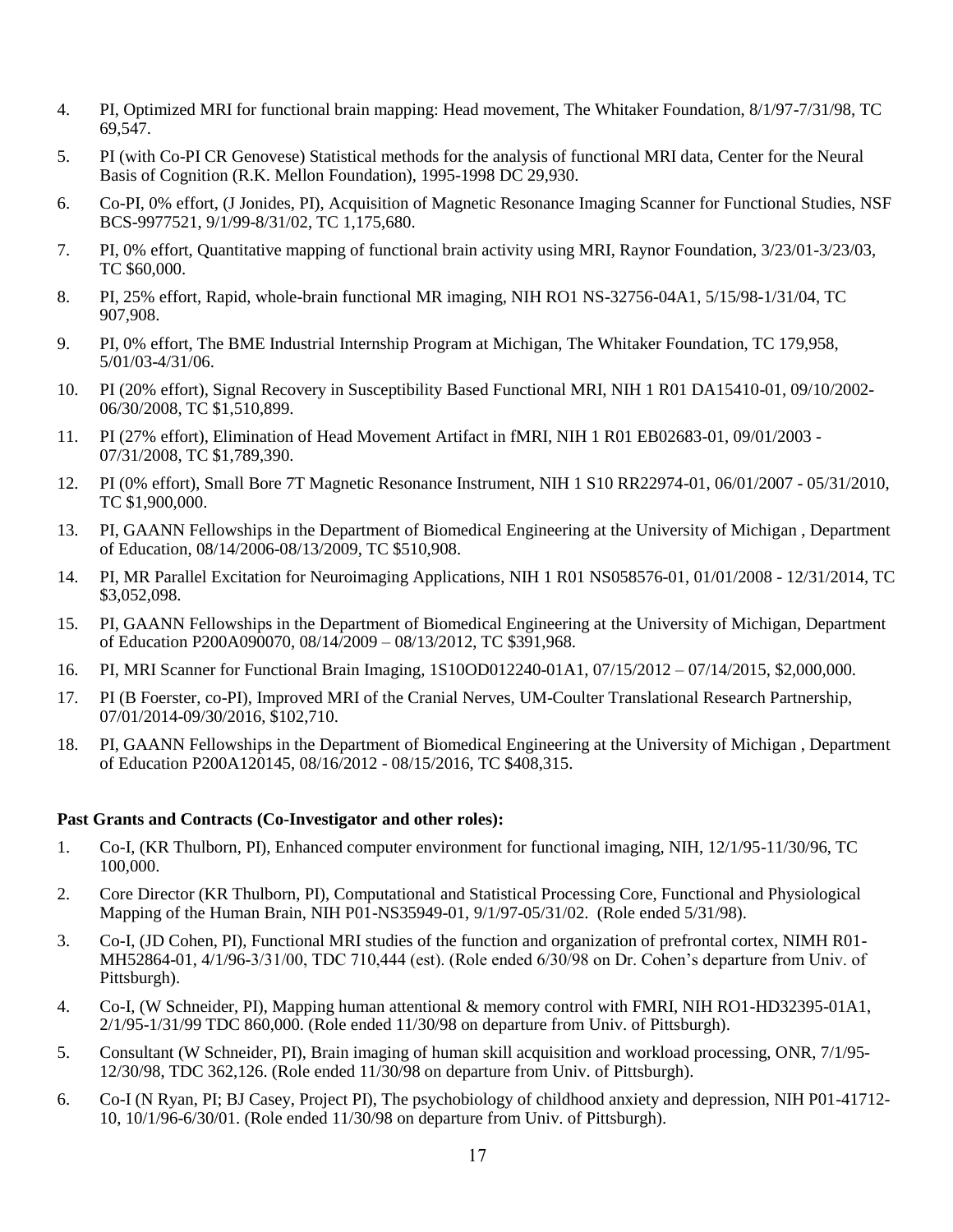- 7. Co-I (KR Thulborn, PI), Enhanced gradient performance for functional MR imaging, NIH S10-RR12016-01, 12/1/96-11/30/97, TC 100,000. (Role ended 11/30/98 on departure from Univ. of Pittsburgh).
- 8. Co-Investigator (JD Cohen, PI), Advanced Methods for Neuroimaging Data Analysis, NIH, RO1-DA/MH11469- 01, 8/1/97-7/31/00.
- 9. Consultant (SL Small, PI), Functional neuroanatomy of normal and impaired language, NIH R01-DL02621-01, 7/1/96-6/30/01.
- 10. Co-I, (SL Small, PI), Functional MRI of motor recovery in stoke, NIH R01-NS35267-01, 12/1/96-11/30/01.
- 11. Co-I, 5% effort, (B Kim, PI), Enhanced Detection of fMRI Signals via Motion Correction, NIH R01 EB000309, 07/01/00-06/30/03, TC \$809,749.
- 12. Co-I, 8.25% effort, (D Park, PI), Imagery Visual Memory & aging: A NeuroImaging approach, NIH R01AG006265. (Role ended when PI left the University of Michigan).
- 13. Co-I, 4.1% effort, (J Jonides, PI), Executive processes: Behavioral and Neuroimaging Studies, NIH R01 MH060655, 07/01/00-06/30/05, TC \$1,664,096.
- 14. Co-I, 4.1% effort, (P Reuter-Lorenz, PI), Neurocognitive Aging of Working Memory Storage and Executive Processes, NIH R01 AG018286, 08/01/00-07/31/05, TC \$1,576,059.
- 15. Co-I, 0% effort (J Grotberg, PI), NASA Bioscience and Engineering Institute, 9/1/03-8/31/07, TC approximately \$4,000,000.
- 16. Co-I, 5% effort (S Taylor, PI), Neuroanatomy of Emotion in Treatment Resistant Psychosis, NIH R01 MH64148- 01, 7/01/02 - 6/30/08, TC \$1,754,916.
- 17. Co-I, 5% effort (L Hernandez-Garcia, PI), Fast, Quantitative Perfusion-Based functional MRI, 1 R01 EB004346- 01, 7/1/2005-6/30/2008, TC \$593,348.
- 18. Co-I, 2.5% effort (R Seidler, PI), Skill Acquisition in Older Adults, NIH R01 NS045208-01, 8/15/05-8/14/09, TC \$1,194,100.
- 19. Co-I, 8.25% (J Jonides, PI), Training in Functional Magnetic Resonance Imaging, NIH R25 MH071279-01, 07/01/05-06/30/10, TC \$721,644.
- 20. Co-I, 5% effort (R Zucker, PI), Neurocognitive Risk for Alcoholism into Adulthood, NIH R01 AA012217-06, 9/20/2005-6/30/2010, TC \$2,606,356.
- 21. Co-I (B Cimprich, PI), Altered Brain Function in Chemotherapy for Breast Cancer, NIH R01NR010939-01A2, 02/15/2008-01/31/2013, TC \$1,825,297.
- 22. Co-I (Shanley), Michigan Institute for Clinical and Health Research (MICHR). NIH 5UL1RR024986-02, 09/17/2007 – 05/31/2012, TC \$54,589,564.
- 23. Co-I (Zubieta/Peltier/Greenwald, MPI's), Development and Use of rtfMRI for Self-Control of Nicotine Craving, NIH R21/R33 DA026077-01, 09/01/2008 – 08/31/2013, TC \$2,261,765.
- 24. Co-I (Zucker/Heitzig), Brain Endophenotypes Modulating Drug Abuse Risk, NIH 1R01DA02726101, 7/01/2009 – 06/30/2014, TC \$3,264,330.
- 25. Co-I (J Jonides, PI), Training in Functional Magnetic Resonance Imaging, NIH R25 MH071279-06, 09/01/11- 08/31/15, TC \$829,985.
- 26. Co-I (J Balter, PI), Optimizing MRI for Radiation Therapy Treatment Planning, NIH 1R01EB01607901-A1,  $04/01/2013 - 03/31/2017$ , TC \$1,661,784.00.
- 27. Co-I (L Hernandez-Garcia, PI), Quantitative blood flow imaging using Spin Labeled MR Fingerprinting, NIH 1- R21-EB-021562-01, 3/1/2016-12/31/2017, TC \$400,285.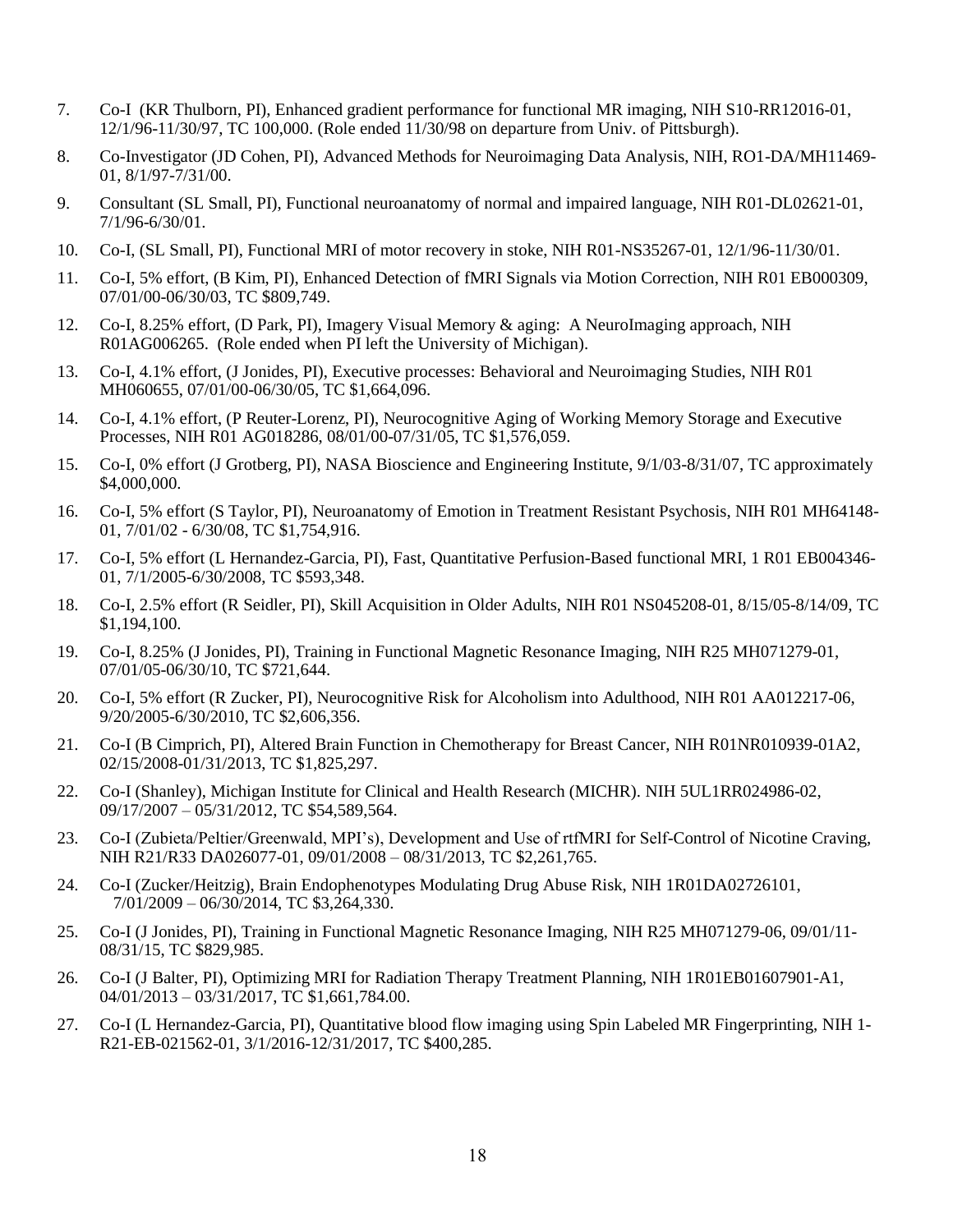### **TEACHING**

#### **Formal Courses:**

Classes taught at University of Michigan:

BME 483, Introduction to MRI [new course developed], Winter Term 1999-2001.

- BME 295, Seminar in Biomedical Engineering, University of Michigan, Winter Term 2000.
- BME 311 (formerly BME 499), Biomedical Signals and Systems [new course developed], Winter Term, 2004-05
- BME/EECS 516, Medical Imaging Systems [extensive set of on-line notes were created], Fall Term 1999-2004, 2006, 2014-2019.
- BME 499/Psych 804, Introduction to Functional MRI, Summer Term, 2001-02, 2004-2012, 2014-present. (12 hours of lecture and lab; with J. Jonides, L. Hernandez, S. Peltier, and others).
- EECS 556, Image Processing, Winter Term, 2002, 2003.
- BME 500, Biomedical Engineering Seminar, University of Michigan, F/W 2006-10, F11, W12, F12.
- BME 499/BME 241, Biomedical Engineering Laboratory, University of Michigan, F07, W08, W09, W11, W12, W13, F14, W15. [developed and taught a 1 Cr. statistics module for this lab class]
- BME 503, Biomedical Engineering Statistics, University of Michigan, Winter Term 2015-2020.

Classes taught elsewhere:

BioE 2393, Medical Imaging Systems (cross-listed as EE 2595, Special Topics in Signal Processing/ Communications) [new course developed], University of Pittsburgh, Spring Terms 1994, 1996 and 1998.

EE 278, Statistical Signal Processing, Stanford University, Summer Term 1990.

### **Supervision/Mentorship of Students:**

- M.S. thesis advisees (as chair or co-chair, completed) (4):
	- Saldju Tadjudin, M.S., Electrical Engineering, University of Pittsburgh, 1992, "Partial k-space reconstruction for magnetic resonance imaging." (Co-advisor: Dr. C.C. Li)
	- Jennifer O'Brien, M.S., Bioengineering, University of Pittsburgh, 1995, "Characterization of physiological variations in functional magnetic resonance imaging."
	- Alberto Vazquez, M.S., Bioengineering, University of Pittsburgh, 1997, "Non-linear aspects of the blood oxygenation response in functional magnetic resonance imaging."
	- Robert Santos, M.S., Bioengineering, University of Pittsburgh, 1999, "A Simulation Study of Magnetic Susceptibility in Gradient Echo fMRI at 3.0 T." (Co-advisor: Dr. F.E. Boada)

Current Ph.D. advisees (as chair or co-chair) (8):

Tianriu Luo, Michelle Karker, Shouchang Guo, Dinank Gupta, Guanhua Wang, Haowei Xiang, Mariama Salifu.

Ph.D. dissertation advisees (as chair or co-chair, completed) (23):

- Scott J. Peltier, Ph.D., Applied Physics, University of Michigan, 2003, "Characterization and Compensation of Systematic Noise in Functional Magnetic Resonance Imaging." Current position: Research Scientist and Technical Director, Functional MRI Laboratory, University of Michigan.
- Bradley P. Sutton, Ph.D., Biomedical Engineering, University of Michigan, 2003, "Physics based iterative reconstruction for MRI: Compensating and estimating field inhomogeneity and T2\* relaxation." (Coadvisor: Dr. J.A. Fessler) Current position: Professor of Bioengineering, University of Illinois, Urbana-Champaign.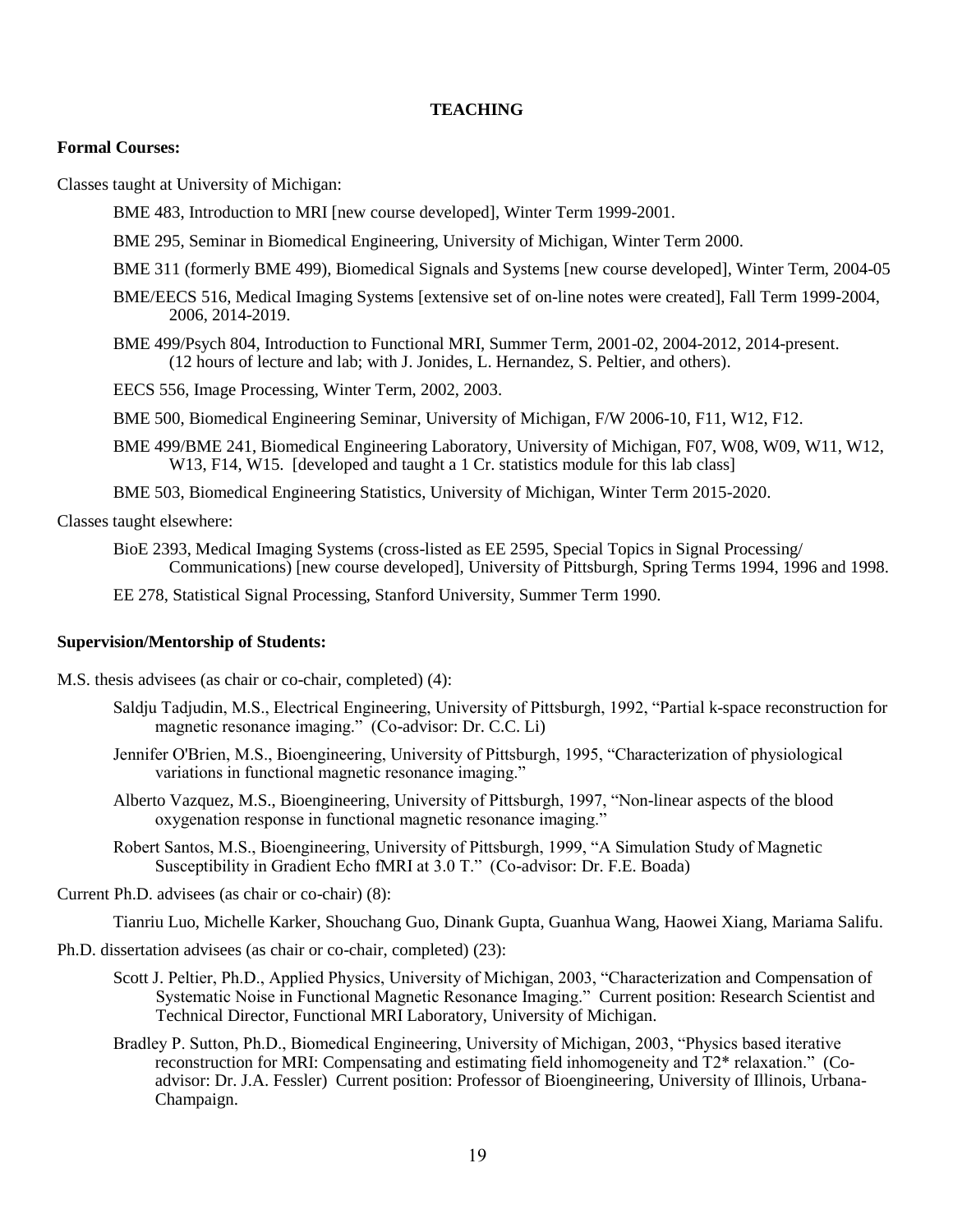- Alberto L. Vazquez, Ph.D., Biomedical Engineering, University of Michigan, 2005, "The dynamics of the blood oxygenation response in functional magnetic resonance imaging." Current position: Research Associate Professor of Radiology and Bioengineering, University of Pittsburgh.
- Francisco Martinez-Santiesteban, Ph.D., Biomedical Engineering, University of Michigan, 2006, "Magnetic resonance study of silicon microelectrodes." (Co-advisor: Dr. D.J. Anderson) Current position: Research Scientist, Western University, New London, ON.
- Sangwoo Lee, Ph.D., Electrical Engineering-Systems, University of Michigan, 2006, "Iterative Reconstruction Methods for Rosette Trajectories in Functional MRI." (Co-advisor: Dr. J.A. Fessler) Current position: Samsung Electronics, Korea.
- Gregory R. Lee, Ph.D., Biomedical Engineering, University of Michigan, 2007, "Functional Magnetic Resonance Imaging with Continuous Arterial Spin Labeling: A Novel Pulse Sequence and Quantitative Model." (Coadvisor: Dr. L. Hernandez-Garcia) Current position: Assistant Professor, Cincinnati Children's Hospital.
- Chun-yu Yip, Ph.D. Electrical Engineering-Systems, University of Michigan, 2007, "RF Pulse Designs for signal recovery in T2\*-weighted Functional Magnetic Resonance Imaging." (Co-advisor: Dr. J.A. Fessler) Current position: Singapore.
- William A. Grissom, Ph.D. Biomedical Engineering, University of Michigan, 2008, "Radiofrequency pulse design for parallel excitation in magnetic resonance imaging." Current position: Associate Professor, Vanderbilt University.
- Kiran K. Pandey, Ph.D. Biomedical Engineering, University of Michigan, 2009, "Mitigation of Motion Artifacts in Functional MRI: A Combined Acquisition, Reconstruction and Post Processing Approach." Current position: Vice President of Innovation & Advisory Solutions, Lumeris, Inc.
- Valur Olafsson, Ph.D. Electrical Engineering-Systems, University of Michigan, 2009, "Fast and Motion Robust Dynamic R2\* Reconstruction for functional MRI."(Co-advisor: Dr. J.A. Fessler) Current position: Technical Director, Neuroscience Imaging Center, Northeastern University.
- Yoon Chung Kim, Ph.D. Biomedical Engineering, University of Michigan, 2010, "Non-Cartesian Parallel Image Reconstruction for Functional MRI" Current position: Scientific Program Manager, Korean government.
- Daehyun Yoon, Ph.D. Electrical Engineering-Systems, University of Michigan, 2012, "Fast Joint design of RF and Gradient waveforms for MRI parallel excitation."(Co-advisor: Dr. J.A. Fessler) Current position: Research Associate, Stanford University.
- Hesam Jahanian, Ph.D. Biomedical Engineering, University of Michigan, 2012, "Functional MRI using pseudocontinuous arterial spin labeling" (Co-advisor: Dr. L. Hernandez-Garcia) Current position: Assistant Professor, University of Washington.
- Reza Farjam, Ph.D. Biomedical Engineering, University of Michigan, 2013, "Computation Framework for Lesion Detection and Response Assessment Based Upon Physiological Imaging for Supporting Radiation Therapy of Brain Metastases." (Co-advisor: Dr. Yue Cao) Current position: Assistant Professor, Weill Cornell Medicine/New York Presbyterian Hospital.
- Feng Zhao, Ph.D. Biomedical Engineering, University of Michigan, 2013. "Methods for MRI RF Pulse Design and Image Reconstruction." (Co-advisor: Dr. J.A. Fessler) Current Position: Google, Mountain View, CA.
- Siamak P. Nejad-Davarani, Ph.D. Biomedical Engineering, University of Michigan, 2014. "Parametric Modeling of the Brain Vascular System and its Application in Dynamic Contrast-Enhanced Imaging Studies." Current Position: Research Scientist, Henry Ford Health System, Detroit, MI.
- Angela R. Harrivel, Ph.D. Biomedical Engineering, University of Michigan, 2014. "Monitoring Attentional State with Functional Near Infrared Spectroscopy." (Co-advisor: Dr. S.J. Peltier) Current position: NASA Langley Research Center, Hampton, VA.
- Yash S. Shah, Ph.D. Biomedical Engineering, University of Michigan, 2015. "Methods and Applications of Multivariate Pattern Analysis in Functional MRI Data Analysis." (Co-advisor: Dr. S.J. Peltier) Current position: AppNexus, NYC, NY.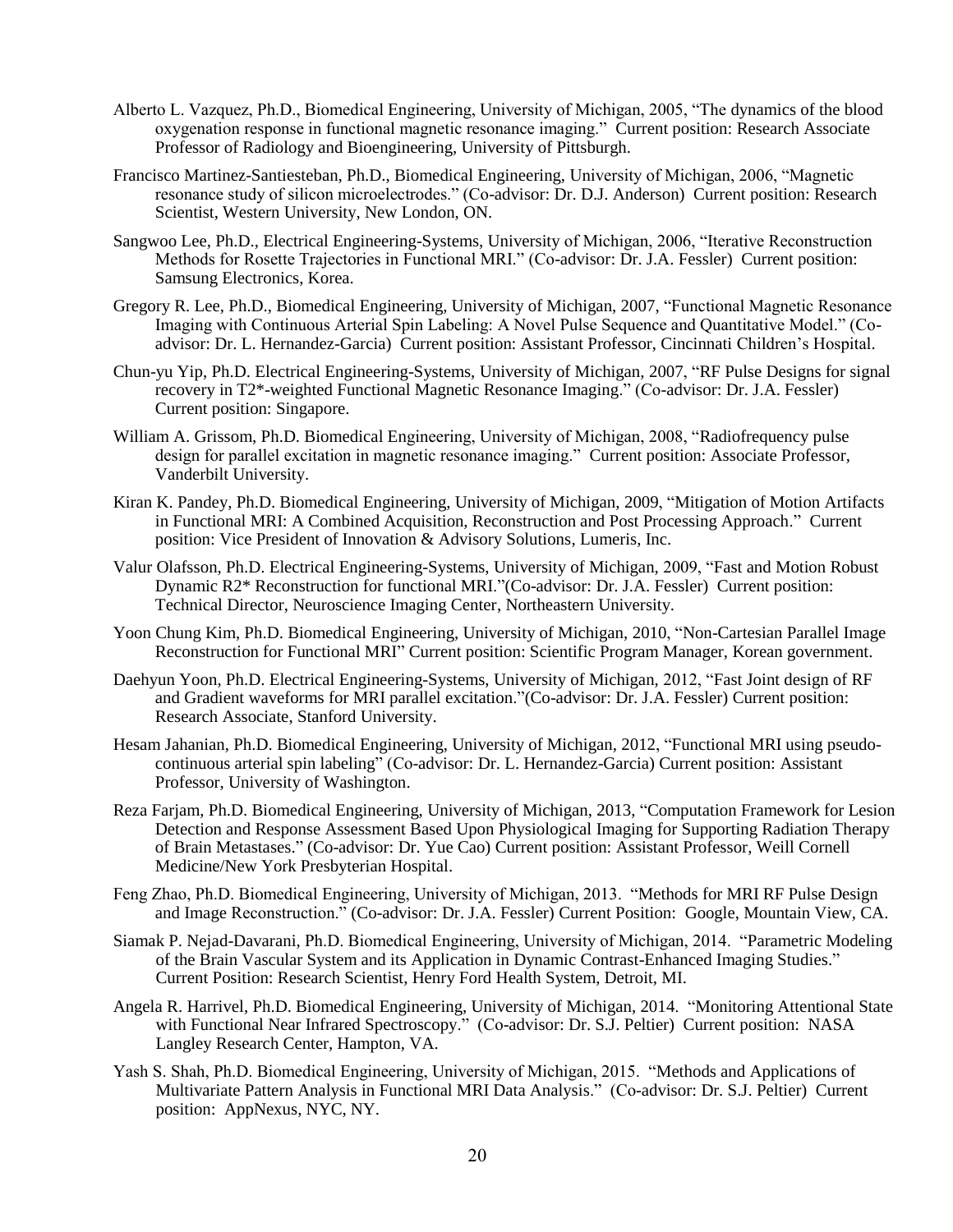- Alan Chu, M.D., Ph.D. Biomedical Engineering, University of Michigan, 2016. "Simultaneous Multislice Functional Magnetic Resonance Imaging." Current position: University of Pennsylvania Radiology residency program.
- Matthew J. Muckley, Ph.D. Biomedical Engineering, University of Michigan, 2016. "Acceleration Methods for MRI." (Co-advisor: Dr. J.A. Fessler) Current position: Facebook AI Research, New York, NY.
- Kathleen M. (Ropella) Panagis, Ph.D. Biomedical Engineering, University of Michigan, 2017. "Methods for Improving MRI-Based Conductivity Mapping." Current position: Postdoctoral fellow, University of Michigan.
- Sydney N. Williams, Ph.D. Biomedical Engineering, University of Michigan, 2018. "Constrained and Spectral-Spatial RF Pulse Design for Magnetic Resonance Imaging." (Co-advisor: Dr. J.A. Fessler) Current position: Postdoctoral fellow, University of Glasgow.
- Amos A. Cao, Ph.D. Biomedical Engineering, University of Michigan, 2019. "Methods for Physiological Artifact Correction in Oscillating Steady State Imaging." Current position: Scientist, HeartVista, Inc.

#### Postdoctoral trainees (4):

- V. Andrew Stenger, Ph.D., Research Associate, University of Pittsburgh, 1996-1998. Current position: Professor, University of Hawaii.
- Sumati Krishnan, Ph.D., Research Associate, University of Michigan, 2005-2007.
- Daniel S. Weller, Ph.D., Postdoctoral Fellow, University of Michigan, 2012-2014. Funded by NIH F32 grant, comentor with Dr. J.A. Fessler. Current position: Assistant Professor, University of Virginia.
- Melissa Haskell, Ph.D., Postdoctoral Fellow, University of Michigan, 2019-present. Co-mentor with Dr. J.A. Fessler.

Thesis/Dissertation committees (committee member, completed):

University of Pittsburgh:

Ph.D. (6): Jianyu Lian, Leping Zha, David Madio, Darryl S. Breitenstein, Ileana Hancu, Hai Zheng. M.S. (2): Arthur Johnson, III, Sam Y. Chang.

Carnegie Mellon University:

Ph.D. (2): \*Mark Fitzgerald, Susan Slawson.

University of Michigan:

Ph.D. (46): Feng Yu, \*Christy Marshuetz, Yao Wang, Robinson Piramuthu, Gary Rymar, Amir Ghenei, Srikanth Kidambi, Satoru Hayashi, Wen-Lin Luo, \*Tor Wager, Javier DeAna, Tim Hall, Magnus Ulfarsson, Joonki Noh, Lei Xu, Appagi Panchangam, Ragnar Olafsson, Michael Franklin, Derek Nee, Ted Win Way, Behzad Ebrahimi, Luyen Chen, Aniket Joshi, Beata Chertok, Alexandra Atkins, Ray Maleh, Congxian Jia, Benjamin Lee, Faisal Al Salem, Kim Khalsa, \*Amanda Funai, David Thompson, Seth Koehler, Wonsuk Huh, Antonis Matakos, Shani Ross, Benjamin Hoff, Michael Allison, Jang Hwan Cho, \*Hao Sun, Zachary Irwin, Sven Holcombe, Heekon (Kenny) Cha, Abdulrahman Aref, Gopal Nataraj, Lianli Liu.

M.S. (2): Anne Gu, Sai Abitha Srinivas, Xijia Quan.

Other Institutions: Ph.D. (3): Raoqiong Tong Bennett, Medical College of Wisconsin; Charles Cunningham, University of Toronto; Andrew Nencka, Medical College of Wisconsin.

\*Co-authorship of peer-reviewed journal articles.

Other student project advisees (MS and undergrad directed research projects, partial listing):

University of Pittsburgh: Jarad Prinkley.

University of Michigan: Srikanth Kidambi, Marc Berman, Dev Ghosh, Jennifer Wells, Will Grissom, Shantanu Dhamija, Vijay Swaminthan, Jaemin Shin, Shiela Kahwati, Kelly Bratic, Hari Bharadwaj, Jun Ma, Shouchang Guo.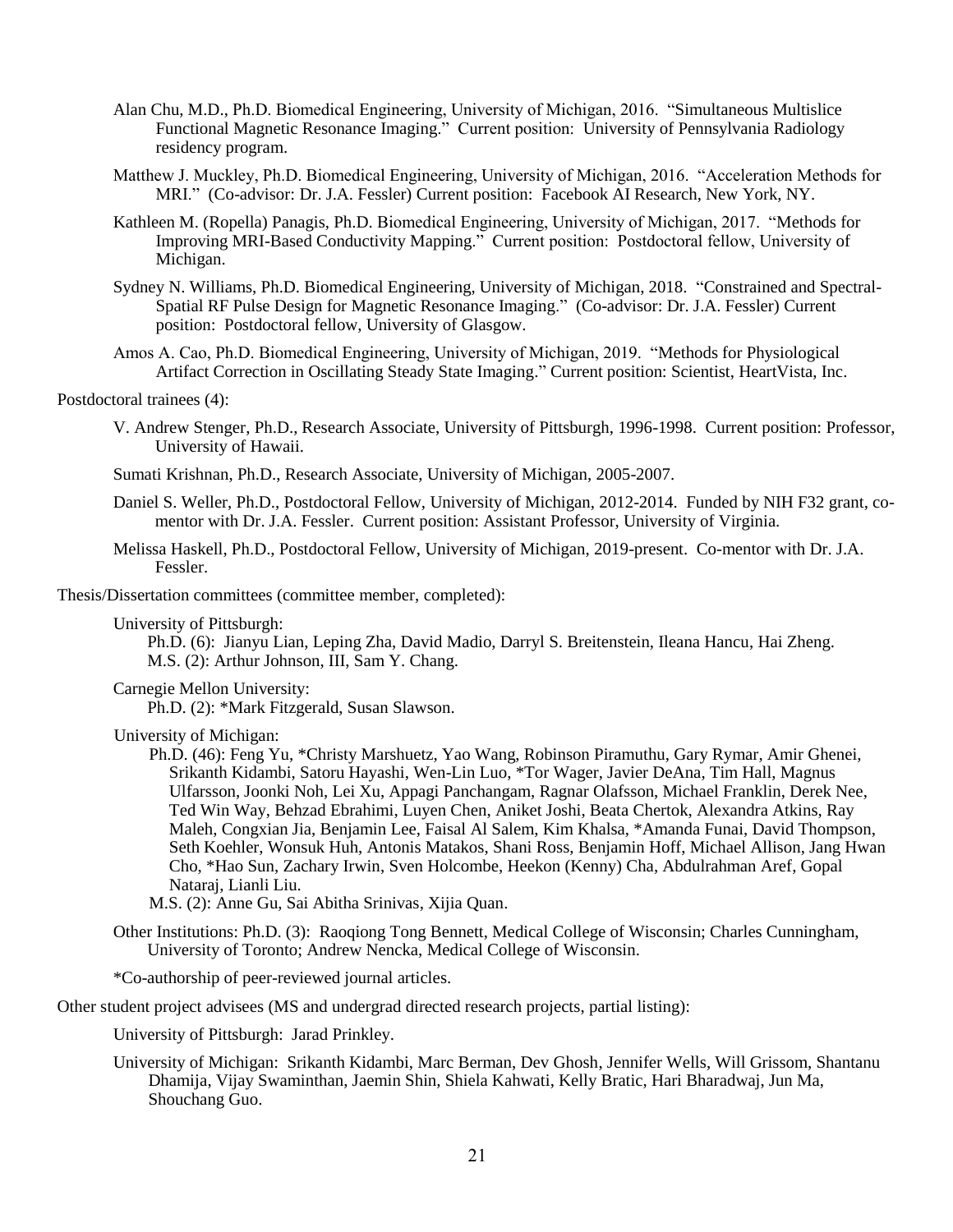## **SERVICE**

### **Service to Profession:**

Editorial Boards: Magnetic Resonance Imaging, 2001-present. Magnetic Resonance in Medicine, 2005-present. Journal Referee: Magnetic Resonance in Medicine, 1989-1991, 1996-present. Magnetic Resonance Imaging, 1990, 1997-1998, 2001-present. IEEE Transactions on Medical Imaging, 1990-present. Journal of Magnetic Resonance Imaging, 2002-present. NeuroImage, 1998-2010, 2016-17. IEEE Transactions on Image Processing, 1994, 1996. Human Brain Mapping, 1994-1995. Journal of Magnetic Resonance, 1997-1999, 2002. Medical Physics, Associate Editor, 2016, 2018. Society Committees: Biomedical Engineering Council of Chairs Chair-elect, 2009-2010. Char, 2010-2011. Chair of nominating committee, 2011-2012. International Society of Magnetic Resonance in Medicine Governance Committee, MR Engineering Study Group, 1996-1998. Subcommittee on Student Stipends, 1995-1999 (Chair, 1997-1999). Ad Hoc Committee on Electronic Communications, 1999-2000. Education Committee, 2000-2003 (Vice-Chair, 2000-01; Chair, 2001-02). Safety Committee, 2000-2003 (Chair, 2002-03). Scientific Program Committee, 2001-02. Ad Hoc Committee on Electronic Education, 2001-02. Subcommittee for Young Investigator Awards, 2002-05. Annual Meeting Program Committee, 2007-2010. Awards Committee, 2016-2018. Trainees Advisory Working Group, 2018-2020. Annual Meeting Program Committee, 2017-2021, Program Vice-Chair in 2018-2019, Program Chair in 2019-2020. ISMRM Web Editorial Board, 2019-2021. Board of Trustees, 2000-03, 2018-2020.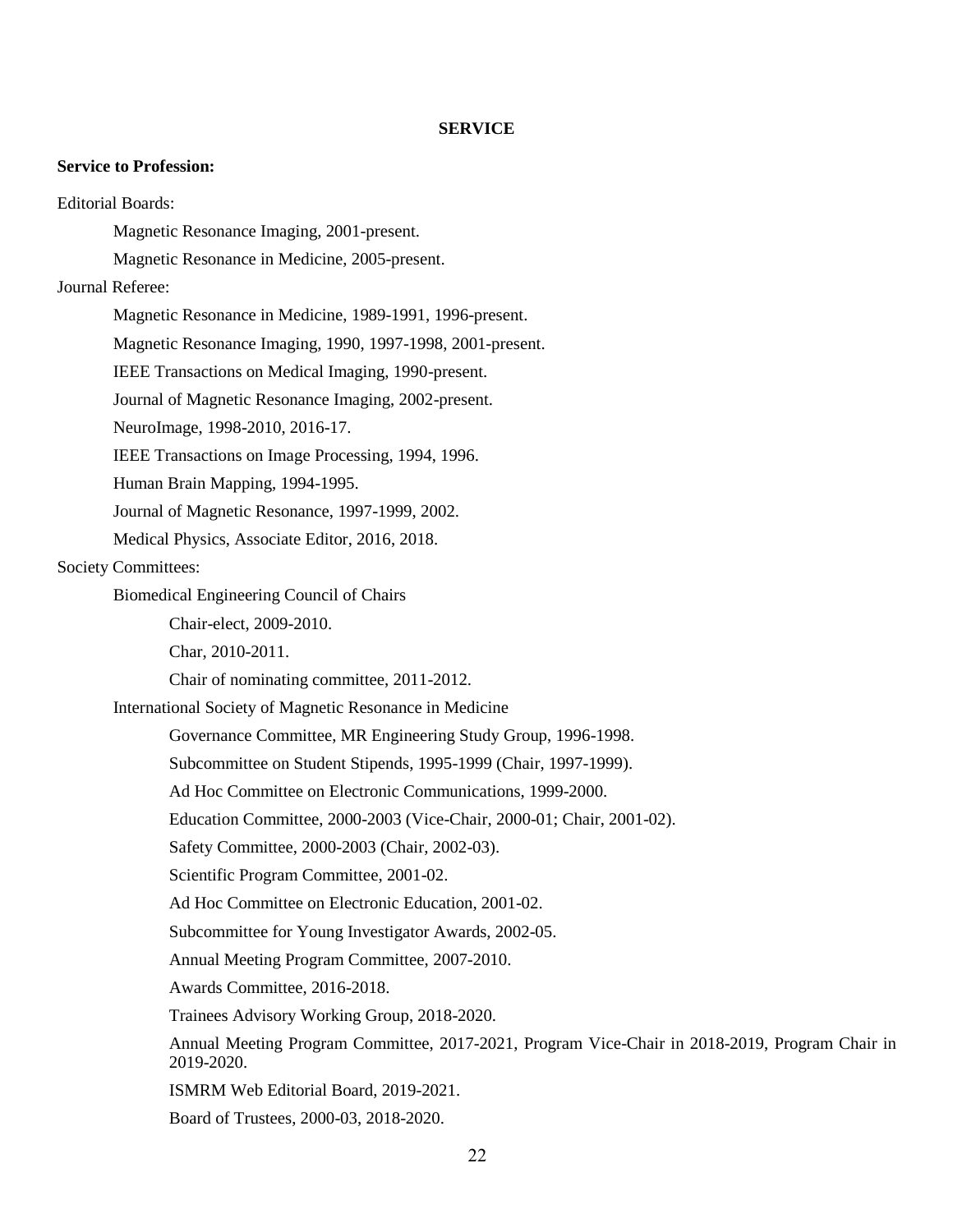Board of Trustees, Executive Committee, 2019-2020.

Board of Trustees, Finance Committee, 2019-2020.

IEEE Engineering in Medicine and Biology Society

Program committee and theme co-chair for Engineering in Medicine and Biology Conf., 2004 Biomedical Engineering Society

Imaging and Optics Track co-chair for BMES Annual Meeting, 2004, 2014

External Advisory Boards and External Reviewer:

UC Davis, Imaging Research Center, 2004.

Function BIRN (Biomedical Informatics Research Network), 2005-2009.

Case Western Reserve University, Biomedical Engineering, 2009-2012.

Pittsburgh NMR Center for Biomedical Research, 2004-2013.

University of Florida, Department of Biomedical Engineering, 2011.

Drexel University, School of Biomedical Engineering, 2014.

McGill University, Department of Biomedical Engineering, 2015.

Texas A&M University, Department of Biomedical Engineering, 2015.

Center for Advanced Magnetic Resonance Technology at Stanford, 2009-2019.

University of Illinois, Department of Bioengineering, 2016-present.

#### **Service to Government Agencies:**

NSF Site Visit Team, Biology Research Training Grant, 9/94.

- NSF Review Panel, Bioengineering and Aid to Persons with Disabilities, 9/95.
- NIH NIDCD Special Emphasis Review Panel, 11/95.
- NSF Ad Hoc Reviewer, Collaborative Research in Neuroscience, Computer and Mathematical Sciences and Engineering Program, 5/96
- NIH Multidisciplinary Sciences Special Emphasis Panel, 6/96, 10/96.
- NIH Ad Hoc Reviewer, Diagnostic Imaging Study Section, 6/97.
- MRC/NSERC/SSHRC (Canada), Networks of Centres of Excellence Expert Panel, 6/98.
- NIH NIMH Special Emphasis Review Panel, 12/98.
- NIH Human Brain Project Special Emphasis Panel, 2/99.
- NSF Review Panel, Bioengineering and Aid to Persons with Disabilities, 11/99.

NIH NIDA-K Panel, 11/00.

- NIH NIMH Conte Center Panel, 3/01.
- NIH Brain Disorders and Clinical Neuroscience (BDCN), 3/03, 7/03, 11/03, 3/04, 6/04, 11/04, 3/05, 6/05, 10/05, 2/06, 7/06, 10/07.
- NIH NCRR P41 Site Visit Panels, 11/02, 9/06, 10/07.
- NIH MRI Imaging Panel (ZEB1 OSR-B(M2)), Chair, 3/08.
- NIH Clinical Neuroscience and Disease (CND), 10/06, 6/07, 2/08, 6/08.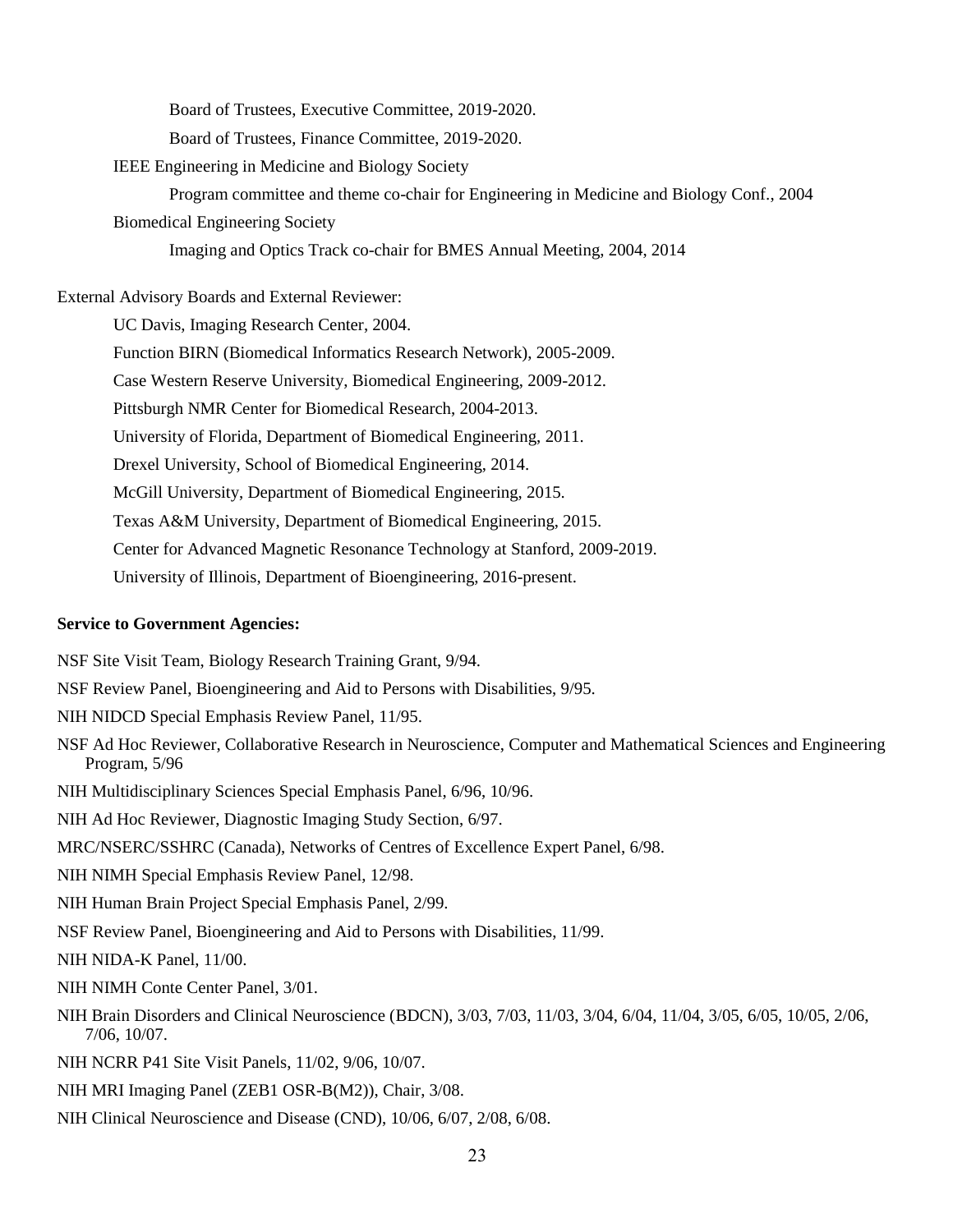- NIH ARRA Grand Opportunity (GO) Panel (ZRG1 BDCN-W (99)), Chair, 7/09.
- NIH Human Connectome Review (ZMH1 ERB-C(04)), Chair, 3/10.
- NIH NIMH Board of Scientific Counselors, Ad Hoc Reviewer, 11/12
- NIH NIBIB P41 Review, Chair, 3/13, 5/14.
- NIH Clinical Neuroscience and Neurodegeneration (CNN, ad hoc, then charter member), 10/08-06/15.
- NIH Clinical and Translational Imaging Applications (ZRG1 DTCS-A 81 S), 10/15.
- NIH Lifespan Human Connectome Review (ZMH1 ERB-S (02)), Chair, 11/15.
- NIH Special Emphasis Panel (ZRG1 BDCN-W (02)), Chair, 3/16
- NIH Lifespan Human Connectome Project: Baby Connectome Review (ZMH1 ERB-C (04)), 3/16.
- NIH NIMH Board of Scientific Counselors, Ad Hoc Reviewer, 9/16
- NIH ZRG1 RPHB-W 53 R, NIH Director's Early Independence Award (DP5), 11/16.
- Netherlands Organisation for Scientific Research (NWO), ad hoc reviewer, 2/17.
- NIH ZMH1 ERB-C 03 R, BRAIN Initiative: Foundations of Non-Invasive Functional Human Brain Imaging and Recording, 3/17.
- NIH NINDS Special Emphasis (R24/P30) Panel, (ZNS1 SRB-M(01)), 5/17.
- NIH Special Emphasis Panel (ZRG1 BDCN-W (02)), Chair, 12/17
- NIH ZMH1 ERB-C 04 R, BRAIN Initiative Special Emphasis Panel, Chair, 2/18.
- NIH ZRG1 ETTN-C (10), Small Business: Clinical Neurophysiology, Devices, Neuroprosthetics, and Biosensors, 11/18.
- NIH ZMH1 ERB-C (04), BRAIN Initiative: Data Archives, Integration, and Standards, Chair, 2/19.
- NIH ZMH1 ERB-Q 08 S, Integration and Analysis of BRAIN Initiative Data, Chair, 7/19.
- NIH NIMH Board of Scientific Counselors, Ad Hoc Reviewer, 9/19.
- NIH ZDA1 YXF-U (21) R & ZDA1 YXF-U (09) R, ABCD Study, co-Chair, 11/19.
- NIH ZEB1 OSR-D (M1), Brain Initiative RFA (EB-19-001;EB-19-002) SEP, Chair, 2/20.
- NIH ZMH1 ERB-C (04), BRAIN Initiative; Data Archives, Integration, and Standards, Chair, 3/20.

## **Service to University:**

University of Michigan, Biomedical Engineering Department (partial listing):

- Curriculum Committee, Biomedical Engineering, 1999-2002.
- Executive Committee, 2000-2013, 2016-present.
- Undergraduate Education Committee, Chair, 2000-2005.
- ABET Coordinator, 2004-2006.
- Faculty Search Committee, Chair, 2004-2005, 2006-2007.
- Interim Department Chair, 2006-2007.
- Department Chair, 2007-2013.
- Faculty Search Committee, 2015-present.
- Internal Review Committee, 2016.